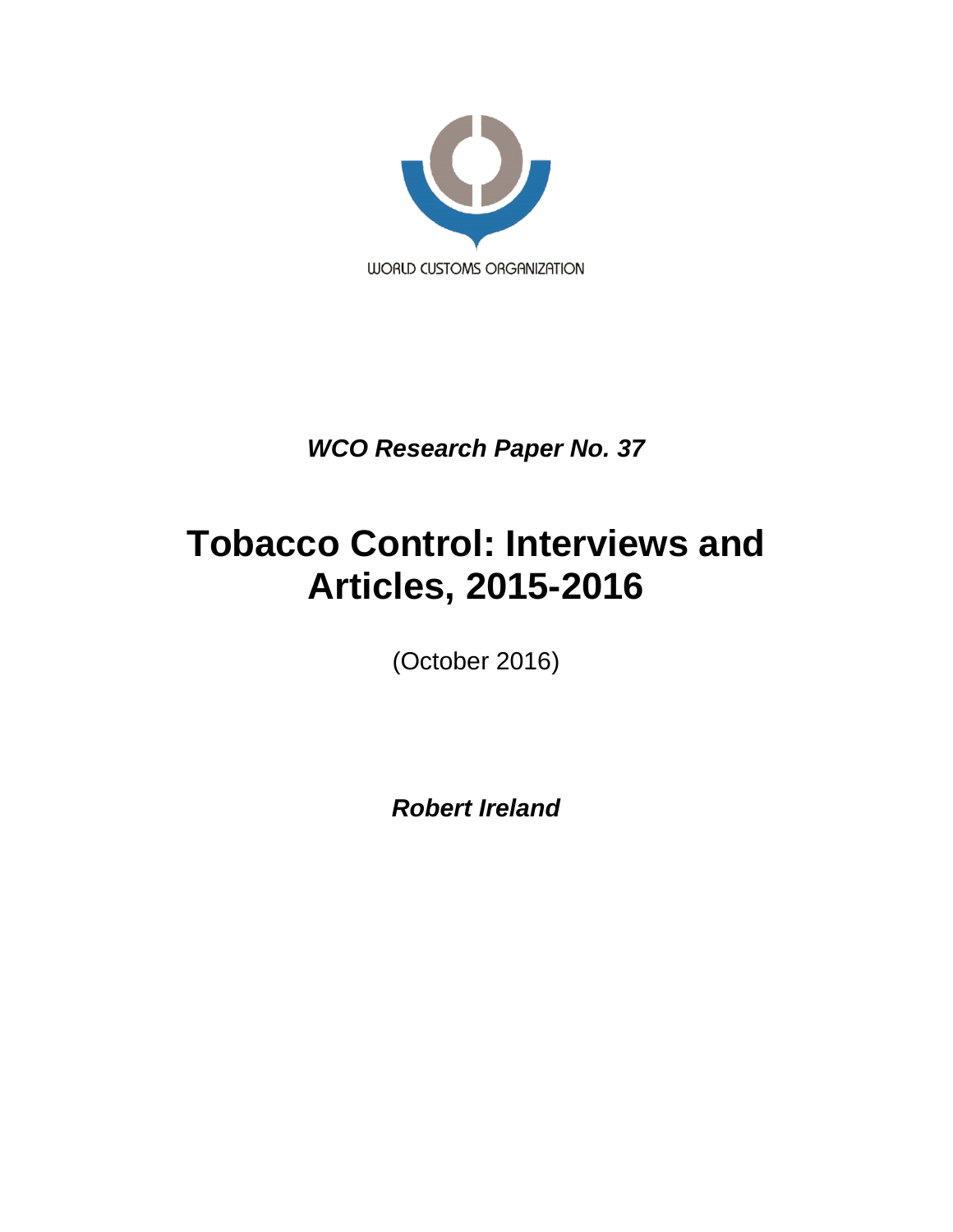## **Abstract**

This WCO document includes a compilation of previously published tobacco control interviews and articles from the period of 2015-2016. Sub-topics include tobacco taxation, plain packaging, illicit trade, and Investor-State Dispute Settlement (ISDS) mechanisms.

#### **Key words**

Tobacco control, tobacco taxation, plain packaging, illicit trade, ISDS

#### **Acknowledgements**

This document was prepared by Robert Ireland of the WCO's Research Unit.

### **Disclaimer**

The WCO Research Paper Series disseminates the findings of work in progress to encourage the exchange of ideas about Customs issues. The views and opinions presented in this paper are those of the author and the interviewed experts and do not necessarily reflect the views or policies of the WCO or WCO Members.

### **Note**

All WCO Research Papers are available on the WCO public website: [www.wcoomd.org.](http://www.wcoomd.org/)

-----------------------

Copyright © 2016 World Customs Organization. All rights reserved. Requests and enquiries concerning translation, reproduction and adaptation rights should be addressed to copyright@wcoomd.org.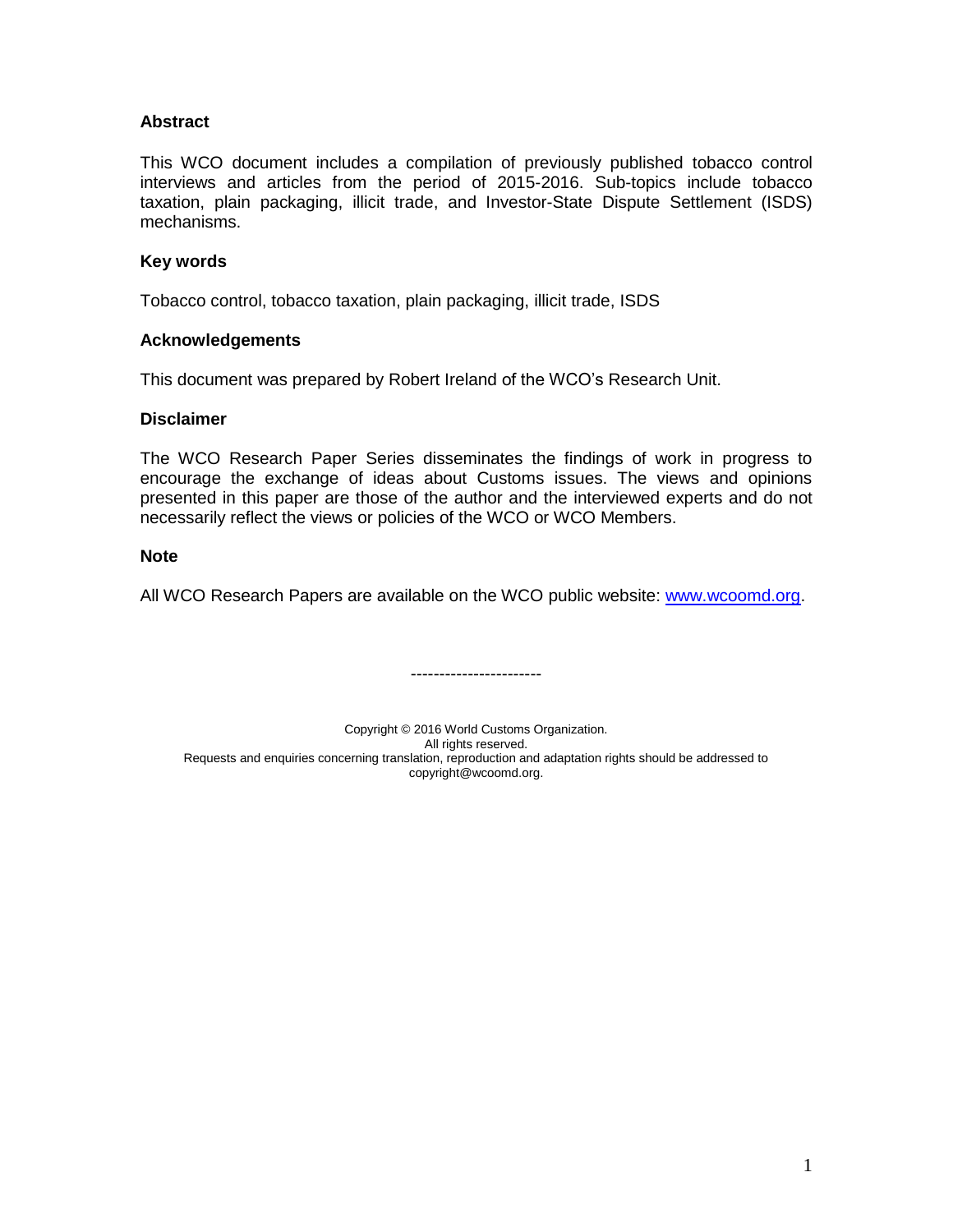## **Table of Contents**

"Interview of Harry Clarke and David Prentice by Robert Ireland," *WCO News*, No.76, February 2015, pp.62-64.

"Interview of Luk Joossens by Robert Ireland," *WCO News*, No.77, June 2015, pp. 68-70.

Ireland, Robert, "Tobacco Control, International Trade, and Public Health: a review of Holly Jarman's book 'The Politics of Trade and Tobacco Control,' *WCO News*, No. 78, pp. 76-78.

Ireland, Robert, "Higher tobacco taxes increase revenue and save lives: a review of the WHO Report on the Global Tobacco Epidemic, 2015," *WCO News*, No. 79, February 2016, pp. 62-64.

Ireland, Robert, "Quantifying the illicit trade in tobacco: a matter of public interest and self-interest," *WCO News*, No. 80, June 2016, pp. 44-46.

Ireland, Robert, "The Trans-Pacific Partnership Tobacco Carve-Out Precedent," *Global Trade and Customs Journal*, Volume 11, Issue 4, April 2016, pp.165-169.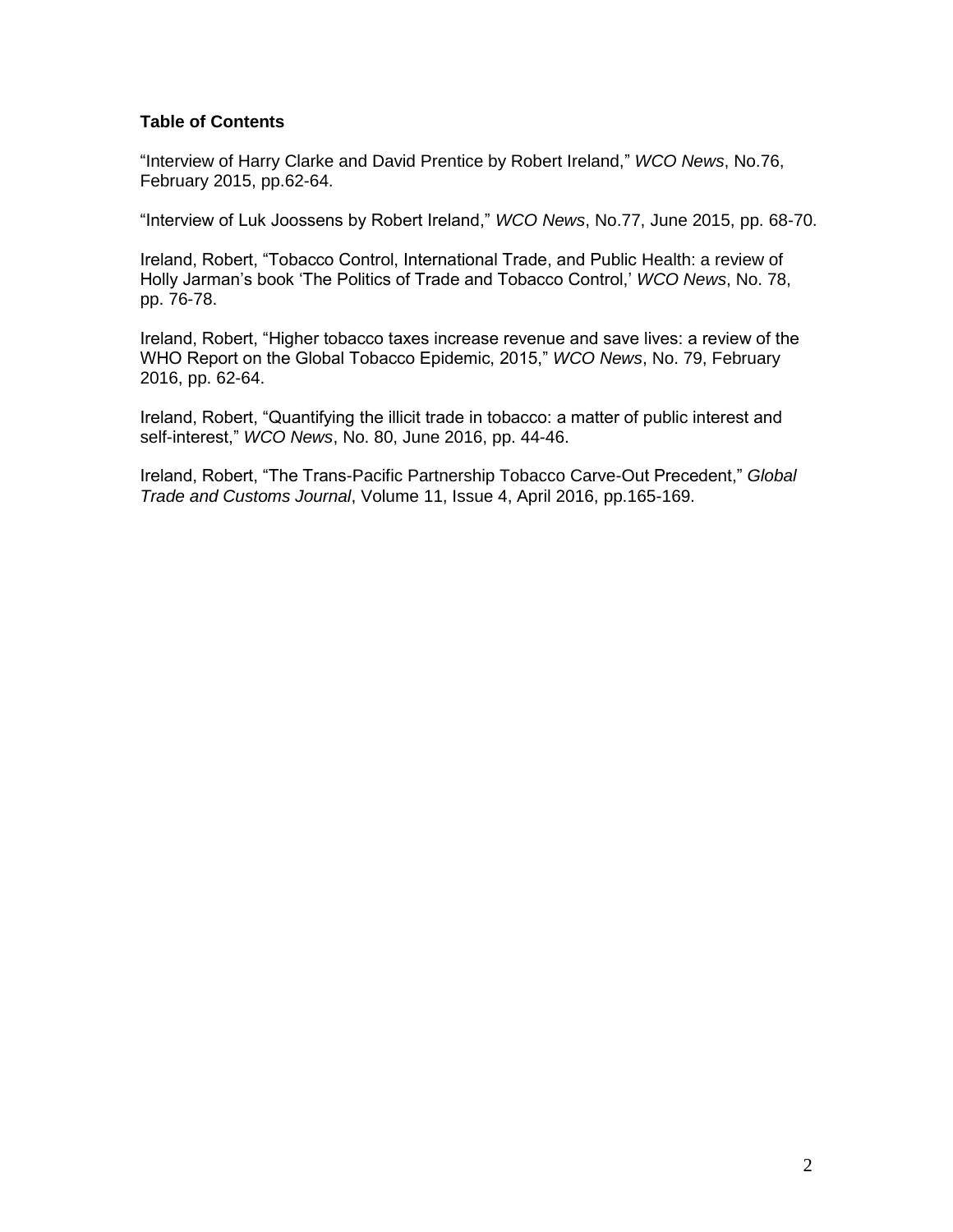## **Interview of Harry Clarke and David Prentice, researchers from La Trobe University's School of Economics, Melbourne, Australia by Robert Ireland, Head of WCO Research Unit**

Cigarette smoking is an activity that directly leads to significant health problems, such as lung cancer. The World Health Organization (WHO) estimates that tobacco kills up to half of its users, and nearly six million people each year. The trade in tobacco is also a concern for Customs administrations, particularly aspects related to tax evasion and counterfeiting.

A recent development in tobacco health regulations is the introduction of 'plain packaging' (PP) of cigarettes, which requires the removal of all branding except for the brand name in a mandated size, font, colour, and location on the pack. In 2011, the Australian Government passed the Tobacco Plain Packaging Act, becoming the first country requiring tobacco products to be sold in PP. Ireland and the United Kingdom (UK) are currently considering PP legislation too. An interesting question for Customs is whether PP will affect the level of tobacco smuggling and revenue collection.

Economists Harry Clarke and David Prentice from La Trobe University's School of Economics in Melbourne, Australia, published a paper presenting their empirical research on PP and its implications, including the overriding issue of public health, but also the sale of illegal cigarettes: Clarke, H. and Prentice, D. (2012), Will Plain Packaging Reduce Cigarette Consumption?, Economic Papers: A journal of applied economics and policy 31: 303–317.

Robert Ireland, the WCO Head of Research and Communications, conducted the following written interview with Dr Clarke and Dr Prentice.

What are the main purposes of tobacco PP?

The main purpose of legislating tobacco to be sold in PP is to discourage smoking and, in particular, to discourage young people from taking up smoking. This is done by removing what was, in Australia, the last form of advertising of tobacco products, namely its packaging. It is important to note four features of the Australian cigarette market that motivated the legislation as, in effect, almost all other major policies available to discourage smoking have now been implemented:

- First, cigarette smoking is now largely concentrated among three groups within Australian society: indigenous Australians; migrants from certain countries, and less-educated Australians working in low-prestige occupations;
- Second, all other forms of advertising by manufacturers and retailers are now prohibited, and there are restrictions on smoking at work and in other public places;
- Third, cigarettes are heavily taxed:
- Fourth, almost all smokers begin when they are young.

Hence, restricting packaging, in conjunction with other measures described below, appears to be almost the last regulatory intervention, short of prohibition, available to discourage smoking among these groups that have continued smoking.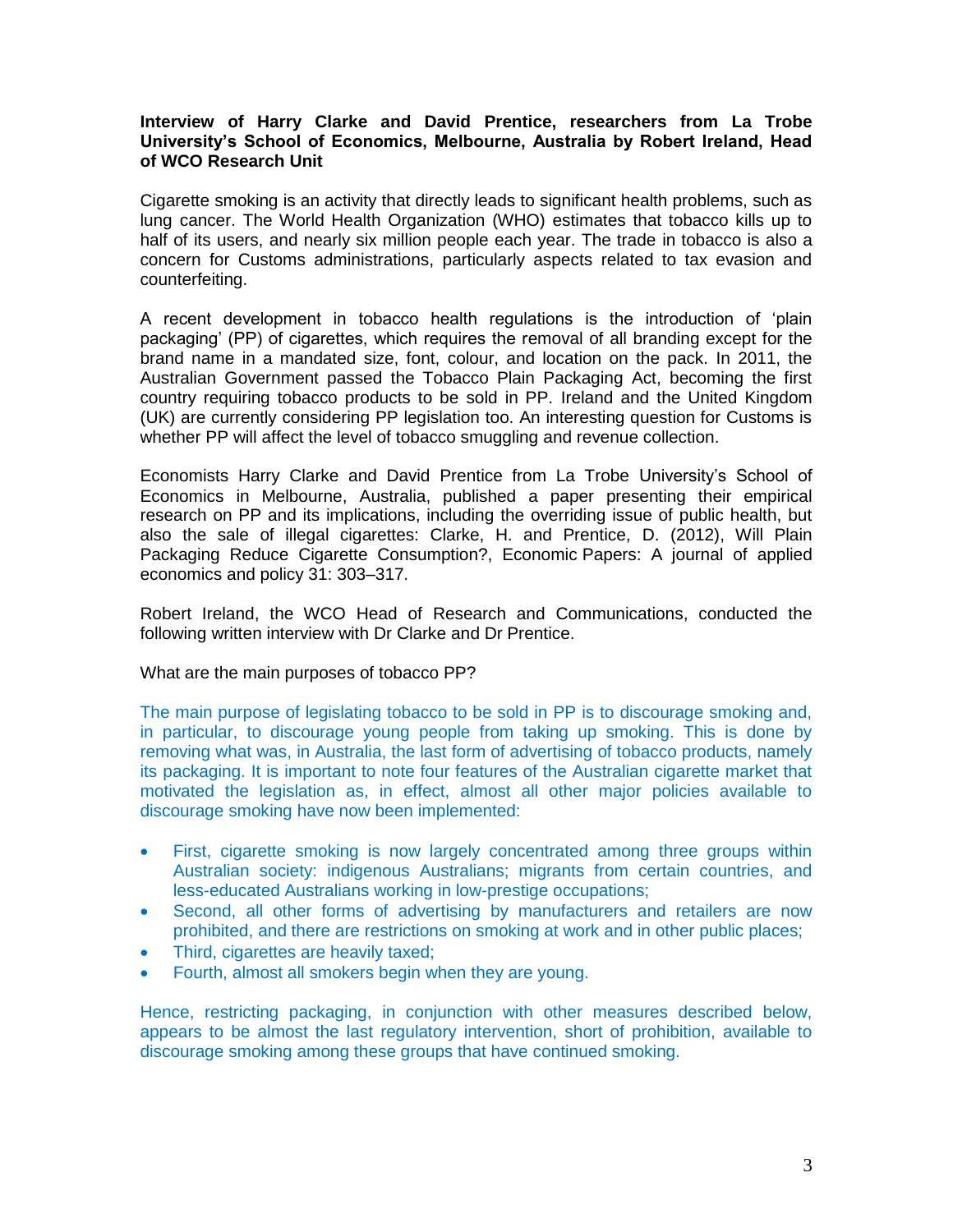Could you summarize the main components of Australia's PP legislation?

The *Tobacco Plain Packing Act* took effect on 1 December 2012. Its main components are: to make it an offence to sell tobacco products not in plain packaging; to require packaging to be a standardized, featureless (except for prominent graphic health warnings), drab dark-brown with the font for the brand name also standardized, and cigarette sticks standardized without trademarks, etc.; and to impose penalties for noncompliance of 220,000 Australian dollars for individuals and 1.1 million dollars for corporations.

The legislation was also accompanied by three sets of complementary policies: a large increase in the excise on tobacco in April 2010; negative advertising campaigns, both general and targeted (at groups like indigenous Australians, for instance); more extensive inclusion of anti-smoking treatments, such as nicotine replacement therapies, under Australia's Pharmaceutical Benefits Scheme, making them more accessible. Since then there have been further tax increases.

#### What were the questions you investigated, and the main findings of your paper on PP?

Our paper set out to do two things. First, to provide an economist's review of the legislation and its policy context. Second, to empirically analyse one of the main criticisms of PP, namely the tobacco industry argument that PP might actually increase quantities of cigarettes demanded because it would induce lower prices. This was claimed to be plausible because, with more standardized packaging, PP would increase competition among existing manufacturers, from new firms, and from illegal unbranded and counterfeit cigarettes.

Our analysis was conducted using Australian data on cigarette prices, brand numbers, and market shares following two earlier episodes of increased restrictions on advertising. These were, respectively, the restrictions on electronic advertising in the mid-1970s, and restrictions on print advertising in the early 1990s.

The research showed that there was evidence of price-cutting following each of the earlier advertising restrictions. This took the form of quantity discounting with firms offering larger numbers of cigarettes per pack with a lower per stick price. However, there was no evidence of competitive entry or of substantial changes in the supply of illegal cigarettes.

There has been no substantial legal entry into Australia since the early 1970s and, not long after print advertising was prohibited in the early 1990s, the cigarette companies almost completely ceased introducing new brands. This is consistent with advertising restrictions increasing price competition and making the market less profitable. Less profitable markets are less likely to see entry – legal or otherwise.

Our results suggest that, introducing PP will be followed by some price-cutting. This can readily be addressed by increasing cigarette excises. But, importantly, our results also suggest that it is highly unlikely that there will be entry by new competitors or a substantial increase in the supply of illegal cigarettes.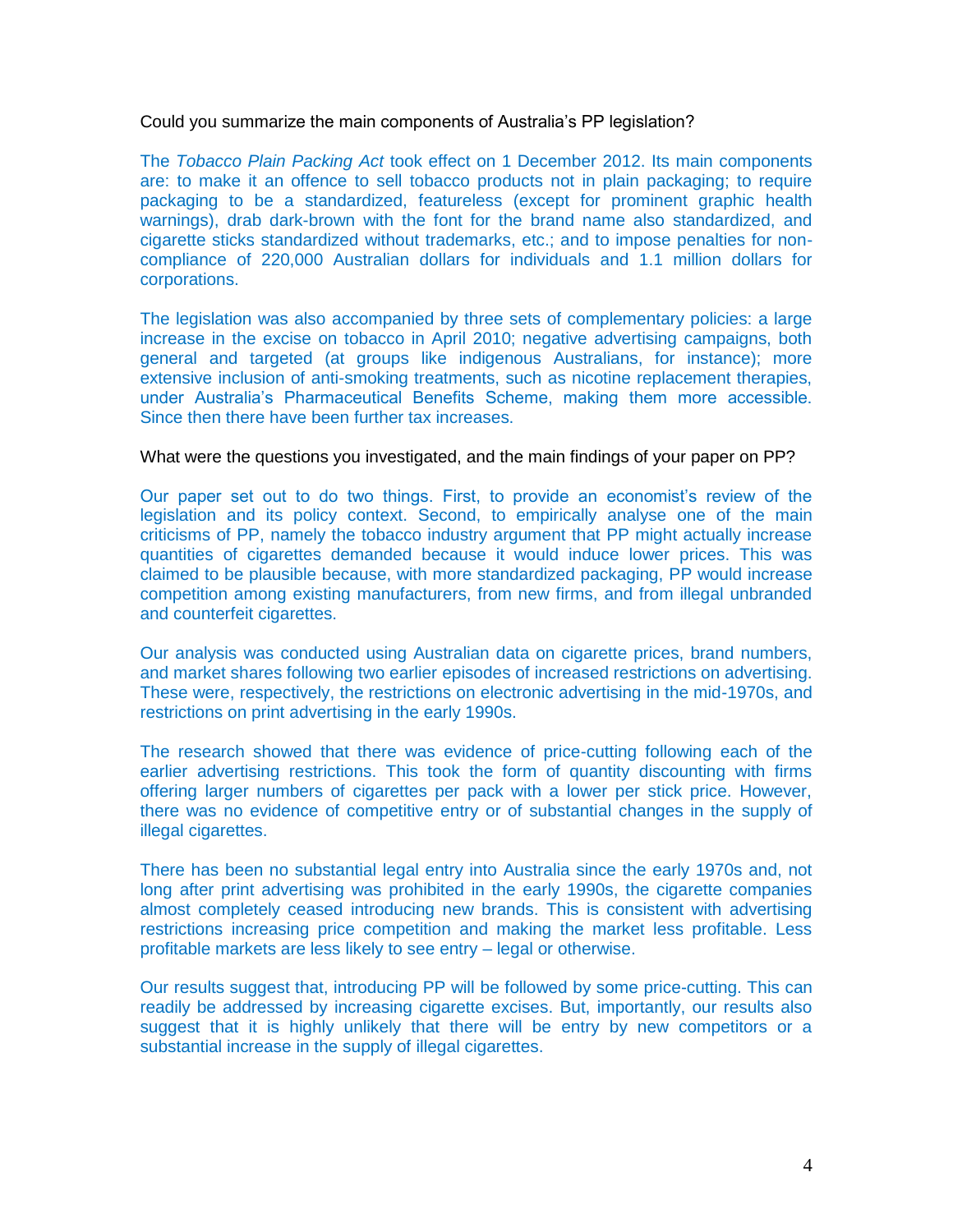What is the likely impact of the PP law on counterfeit and illegal unbranded cigarettes in Australia?

The PP law is unlikely to have a substantial effect on the market for counterfeit and illegal unbranded cigarettes for three reasons:

- First, although removing the packaging of legal brands will make illegal cigarette brands relatively more attractive, this will be offset to some degree by the lower prices of the legal brands, resulting from greater price competition among them;
- Second, the cost of supplying illegal unbranded cigarettes has increased and will continue to increase post PP. The cheapest source of tobacco for illegal cigarettes used to be those supplies diverted from the legal domestic production of tobacco. However, it has been illegal to grow tobacco in Australia since 2006 and so tobacco for illegal cigarette production either has to be produced illegally itself or imported. Both of these activities are costly;
- Third, tobacco is bulky and relatively low value compared with other illegal imports, and Australia's borders are relatively easy to police compared with other countries.

Following PP, the cost of supplying imported illegal cigarettes to Australia will increase further as manufacturers have to produce them specifically for Australia, rather than coming from larger production runs for multiple countries. Anecdotes in a Deloitte 2011 report prepared for the tobacco industry are consistent with illegal manufacturers not making Australia-specific packages before PP as they omitted the health warnings.

The three largest Australian cigarette firms funded a 2011 study by Deloitte that claimed the share of illegal cigarettes in Australia is significant and increasing – 6% of cigarette sales in the country in 2007, and 15.9% in 2010. Based on your research, what conclusions did you reach about these aspects of the Deloitte study?

Our analysis of Euromonitor (an independent company that specializes in strategy research on consumer markets) data on brand market shares suggests that there was no substantial increase in the share of illegal cigarettes between 2005 and 2010. If there had been a large increase in the share of illegal cigarettes, it is likely that there would have been changes in the market shares of the large market-share brands.

Even though we cannot observe the market share of illegal cigarettes, large changes in their demand will affect the sales, and therefore market shares, of individual brands differently. This is because illegal cigarettes are more likely to take market share from some brands (probably discount brands) than others (premium brands).

A somewhat analogous situation occurred when the discount legal brands were introduced from the late 1970s. This was followed by large changes in the market shares of existing large brands. However, on examining Euromonitor's data between 2005 and 2010, the market shares for existing large brands are extremely stable. This suggests that there has been no large change in the share of illegal cigarettes.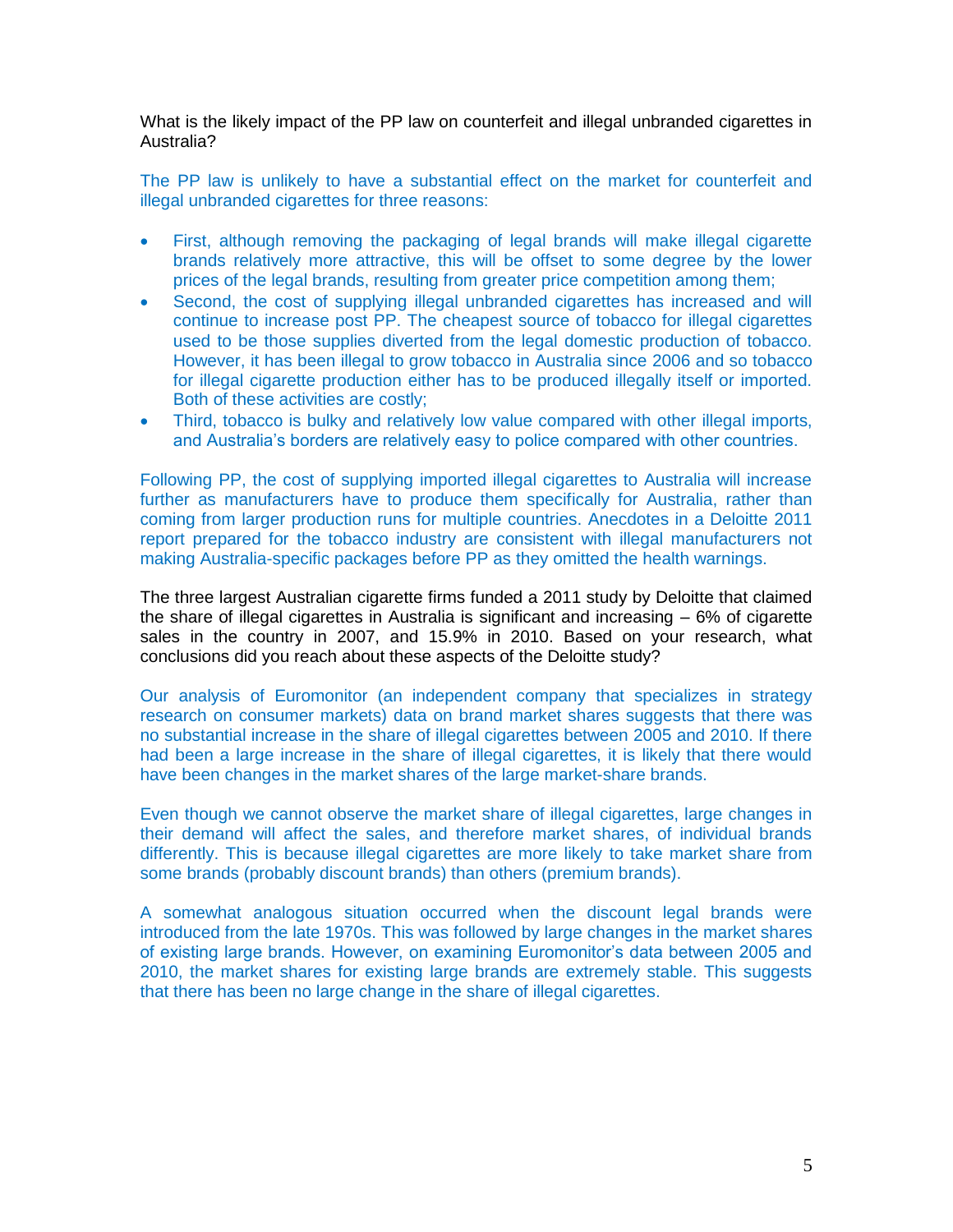We note that Ireland and the UK are considering legislation similar to that adopted in Australia. Do you think the findings of your research are generalizable to other countries that are considering PP laws?

The main results of our work will be largely generalizable to Ireland and the UK. This is because our results are consistent with features of the cigarette market that are common to any market for a differentiated product. Removing advertising reduces differentiation and increases price competition. However, greater price competition also makes a market less profitable, which means entry by new firms and the introduction of new brands are less likely. Furthermore, PP also discourages the importing of illegal cigarettes by raising the costs of doing so, and reducing the profit margin.

One potential difference is that Ireland and the UK's proximity to the rest of Europe make it likely that competition from illegal cigarettes will be a greater problem with PP. Indeed, illegal sales in the UK via illegal imports and counterfeiting legally produced brands exceed 10% of total sales. There are several points here. It might be necessary to intensify efforts to restrict smuggling, and to make it more difficult to reproduce standardized PP packaging – which can be "aversive" but still difficult to duplicate.

As remarked above, these difficulties can be exaggerated. Their illegality places a natural cap on their share, as the larger the market share the easier it is to detect and punish illegal cigarette importers. Of course, the best long-term defence against illegal imports is to encourage high taxes and PP in other European countries.

#### Are there any updates you would like to share since the publication of your 2012 paper?

A major issue that has become clear both before and after the introduction of PP in Australia has been the sustained campaign of negative publicity launched by tobacco companies to discredit PP policies, both prior to and after PP implementation. This is particularly likely in the UK given the influential role that successful PP laws in the country might have in spawning the same types of policies in other European countries.

This tobacco company campaign in Australia included disinformation often derived from industry-funded data sources, about the effects of PP on legal sales, on the livelihood of small retailers, and even the (false) claim that in Australia PP increased legal tobacco sales because prices fell. Policymakers need to anticipate such responses by having reliable, accurate statistical data available to them, and by arguing clearly prior to policy implementation that PP is a long-term policy that seeks long-term reductions in the prevalence of smoking, particularly among young people.

Any available idiosyncratic short-term data trends will be exploited by tobacco companies to create public opposition to PP. As mentioned too, if greater competition does reduce prices then tobacco excises should be increased.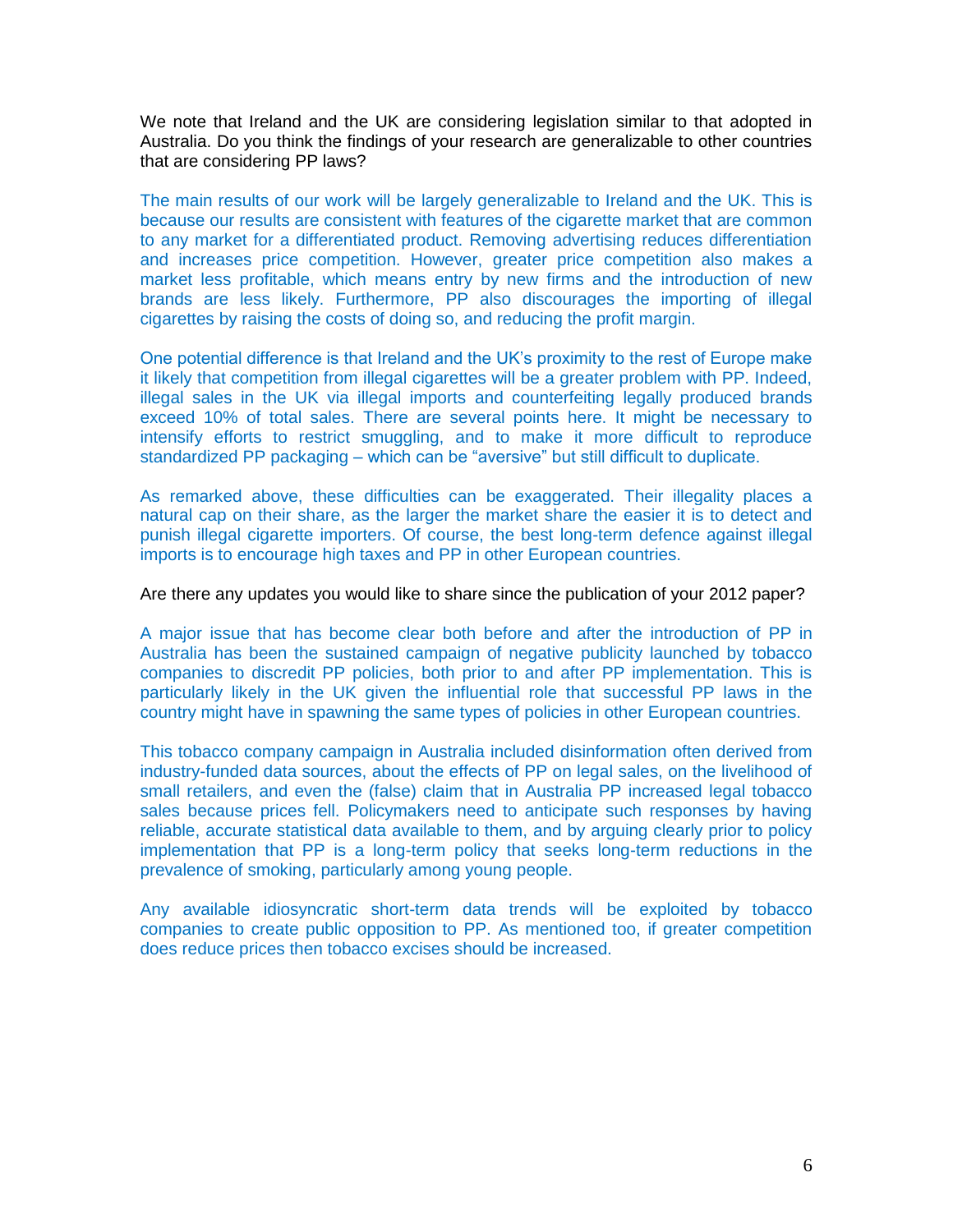## **More information**

<http://onlinelibrary.wiley.com/doi/10.1111/j.1759-3441.2012.00186.x/abstract>

**Dr Harry Clarke** is a Professor of Economics at La Trobe University in Melbourne, Australia. He obtained his PhD from the Australian National University. His current research work concerns resource and environmental economics, and the economics of global climate change. Dr Clarke has authored over 100 scientific publications and two books.

**Dr David Prentice** is an Associate Professor of Economics at the University of Nottingham's Malaysian Campus. He obtained his PhD from Yale University. His current research focuses on the development of the American Portland and natural cement industries, and pricing and mergers in differentiated products markets. Dr Prentice has published extensively in numerous journals.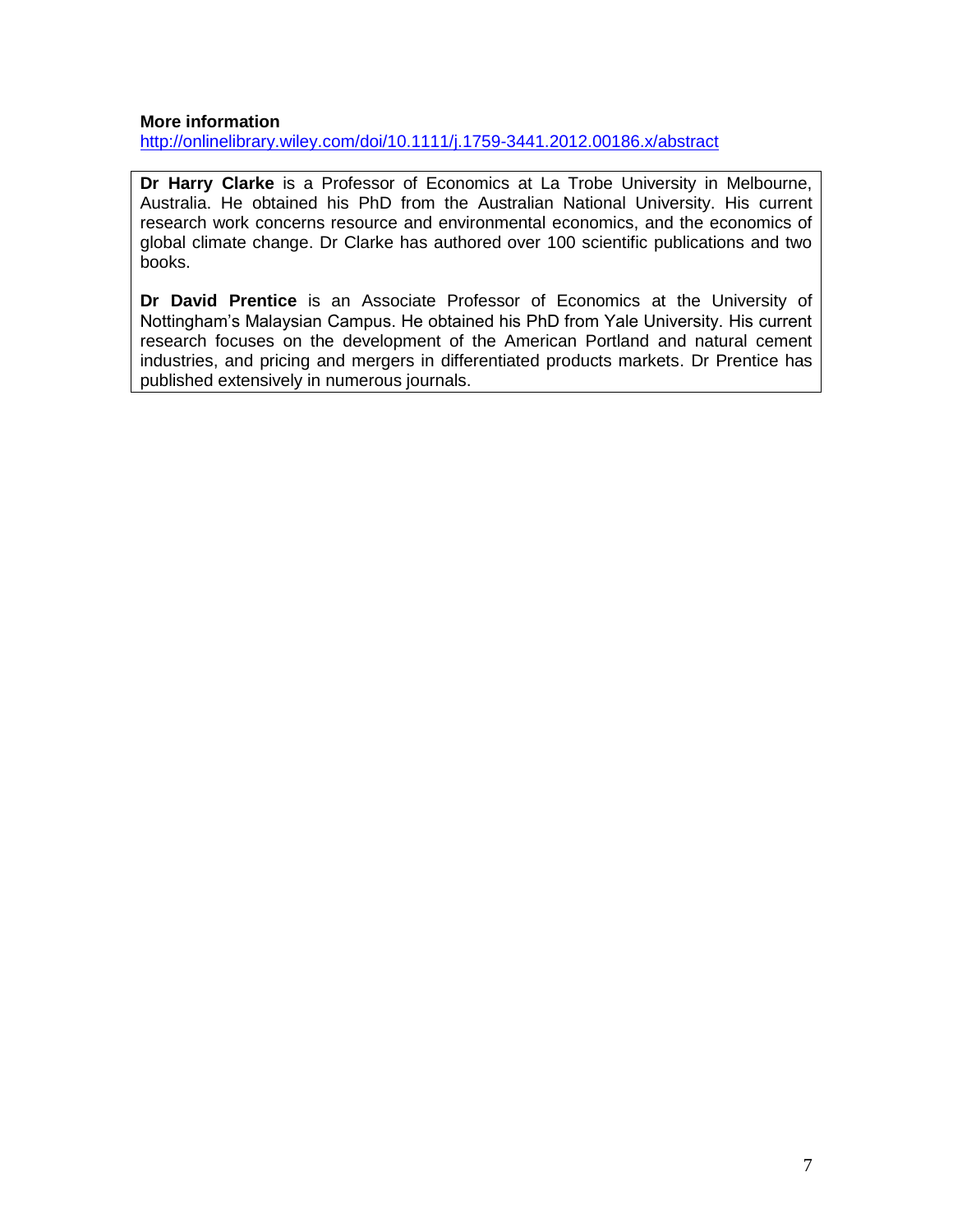#### **Interview of Luk Joossens, Belgian Foundation Against Cancer and Association of European Cancer Leagues by Robert Ireland, Head of WCO Research Unit**

The taxation of tobacco is a core policy mechanism for reducing cigarette smoking. Evidence shows that the greater the tobacco tax increase, the lower the cigarette consumption. National revenue agencies, such as Customs, collect enormous amounts of cigarette taxes every year through import duties, value-added tax (VAT) and excise taxes. These taxes fund vital government services.

Estimates of the quantity of revenue collected from tobacco taxes for the five members of the United Nations Security Council alone in 2011 was over 60 billion US dollars according to data from the World Health Organization (WHO): United States (US) – 33.28 billion; France – 14.87 billion; United Kingdom (UK) – 14.07 billion; Russian Federation  $-$  2.41 billion; and China  $-$  0.54 billion (based on currency conversions carried out in April 2015).

The illicit trade in tobacco can negatively impact efforts to reduce smoking because it can lower the price of cigarettes. Accordingly, the causes of illicit trade and the available policy options are of great interest to policymakers. Obtaining data and scientifically measuring illicit trade is challenging as there can be various contributing factors. Moreover, smugglers and counterfeiters do not supply researchers with data.

Extensive peer-reviewed research has shown that taxation is not the primary contributor to the illicit trade in tobacco. Indeed, many countries with high cigarette taxes have low illicit trade rates – for example, Sweden and the UK – while many countries with low cigarette taxes have high illicit trade rates.

Luk Joossens from the Belgian Foundation against Cancer and the Association of European Cancer Leagues, based in Brussels, Belgium, is an international expert on tobacco control who has advised, among others, the World Bank, the European Commission and the WHO. Robert Ireland, the WCO Head of Research and Communications, conducted the following written interview with Mr. Joossens.

What is your analysis of the main causes of the illicit tobacco trade?

Illicit trade is the outcome of classic demand and supply: demand by smokers for cheaper or specific tobacco products, which are perceived as better quality and not available on the domestic market, and supply by legal and illegal tobacco manufacturers looking for more profit, more sales, and increased market shares, or to penetrate new markets, facilitated by corruption, the presence of criminal networks, and weak government enforcement capacity.

Smokers' use of illicit tobacco is related to price and availability. The demand for illicit tobacco products is strongly influenced by reduced prices, often 30% to 50% cheaper than legal products. In addition, supplying the illicit market is attractive to companies and traders because of the low cost of manufacturing – as low as five US cents a pack in Paraguay – and the potential gains to be made when selling products without paying any tax.

It is crucial to note, however, that the solution to this problem is not to lower tax levels. Although a high tax margin may provide the initial incentive to smuggle, data shows that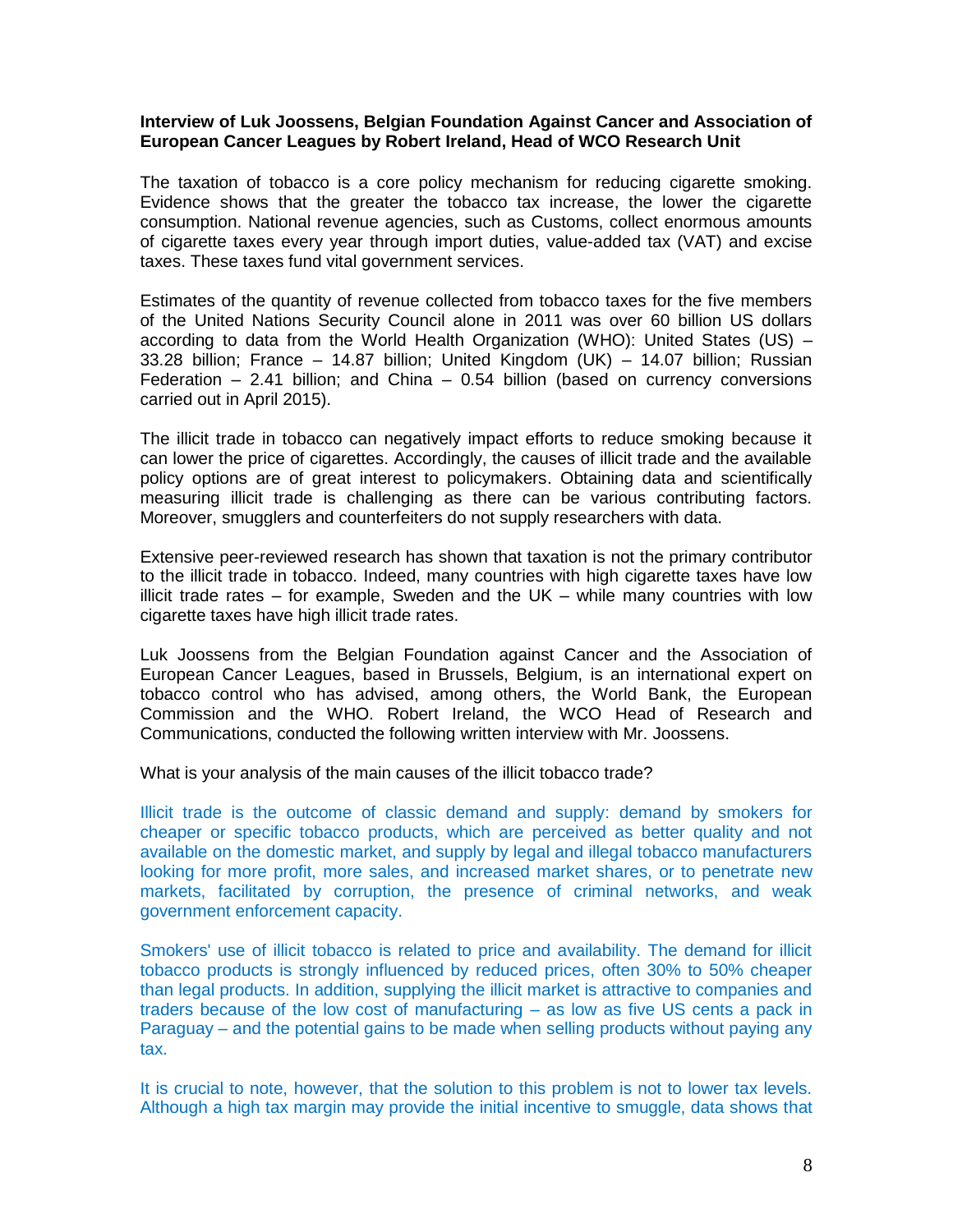it is not the only factor. Other important factors include the ease and cost of operating in a country, industry participation, how well crime networks are organized, the likelihood of being caught, the punishment if caught, corruption levels and so on.

Estimates of the illicit trade from 84 countries in 2007 have shown that the proportion of illicit trade in the cigarette market is lower overall in high-income countries than in lowincome countries. Corruption has been shown to be a strong predictor of levels of tobacco smuggling, with inadequate laws and law enforcement as well as geography also playing a role. Price levels do not predict levels of illicit trade.

What policy options for reducing the illicit tobacco trade do you recommend?

Combating smuggling is creating obstacles for illicit traders. The incentive for traders is the financial gain; the disincentive is the range of obstacles to making these gains. A mix of policies should be recommended to achieve this goal. In the UK, the gains are high, but so too is the number of obstacles. Cigarette prices in the UK are among the highest in the world, but the illicit cigarette market was reduced from 21% in 2000 to 9% in 2012.

The UK strategy included a wide range of measures designed to curb illicit trade such as the deployment of additional Customs officers, specialist investigators and intelligence staff, more X-ray scanners, tougher sanctions and penalties, a public awareness campaign, supply chain legislation, confiscation of proceeds and international cooperation using overseas intelligence officers.

The global scope and multifaceted nature of the illicit tobacco trade requires a coordinated international response and improved global regulation of the legal tobacco trade. Countries should be encouraged to ratify the Protocol to Eliminate the Illicit Trade in Tobacco Products (ITP). The ITP has been negotiated as a supplementary treaty to the WHO Framework Convention for Tobacco Control (FCTC).

The ITP has three parts: measures to control the supply chain, to improve law enforcement and to enhance international cooperation. Adopted in November 2012, it will enter into force on the 90th day following the 40th ratification of the Protocol. So far, 54 Parties to the WHO FCTC have signed the Protocol, and seven countries have ratified it.

Counterfeit cigarettes are one component of the illicit trade in tobacco. Are these cigarettes more dangerous to smoke than genuine cigarettes?

Counterfeit cigarettes are not a standard and uniform product. They do not respect specific rules or obey regulations. Some counterfeits are made of 'good quality tobacco' and some may include musty raw tobacco processed with sulphur and carbamide to look better. Focusing on the hazardous chemicals in counterfeit cigarettes may result in 'regular' cigarettes being seen as safe, even though they kill half of all regular users, contain 70 carcinogenic chemicals, and are responsible for 6 million premature deaths each year.

Both genuine and counterfeit cigarettes are extremely toxic products. There are no safe cigarettes and there is no safe level of smoking. For instance, in 1989, the US Surgeon General's report listed just a few of the elements people typically consume when smoking genuine cigarettes: carbon monoxide, tar, argon, nicotine, methane,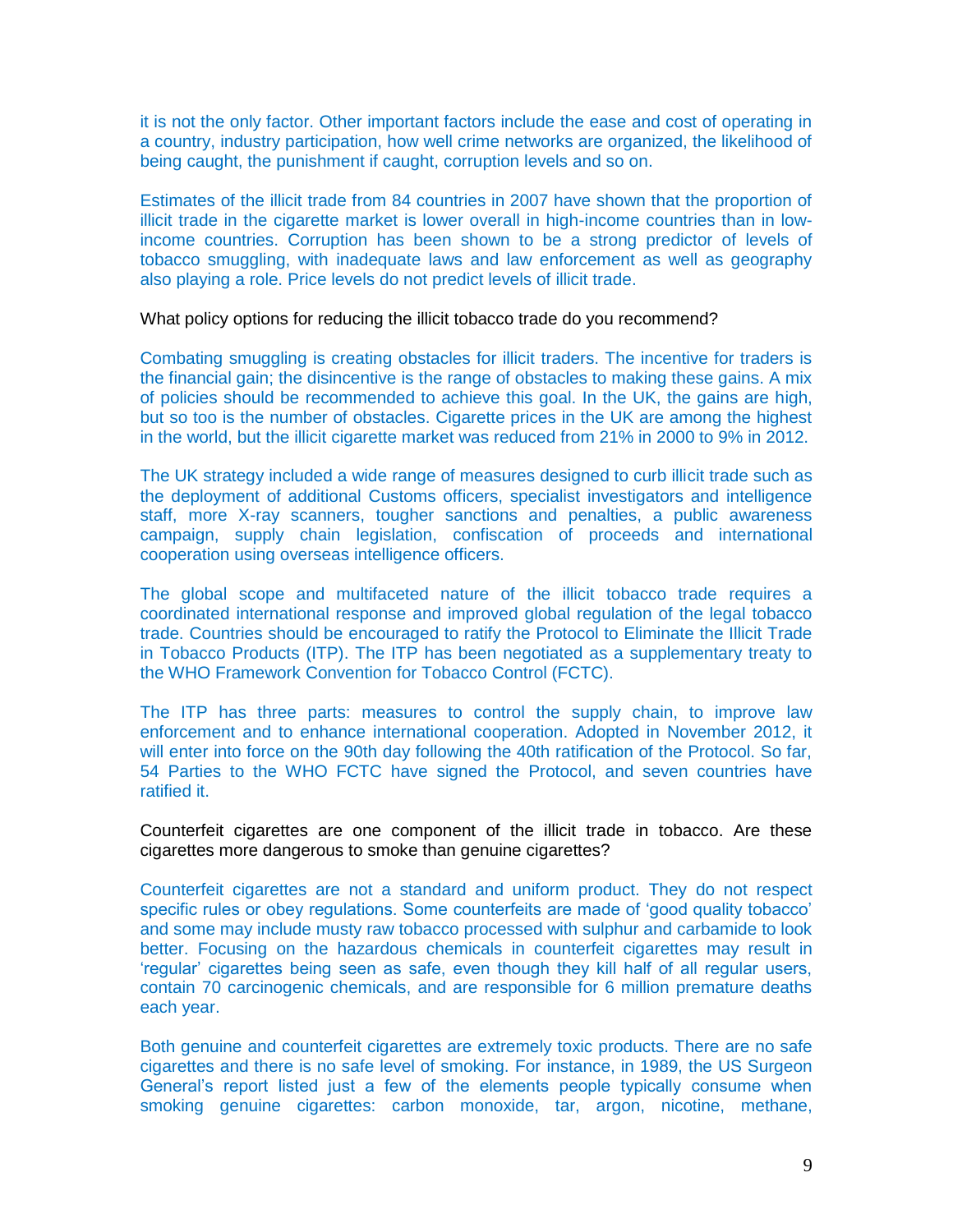acetaldehyde, acetic acid, hydrogen cyanide, formic acid, isoprene, nitrogen oxides, phenols, ethylene, acrylonitrile, glycerol, acrolein, ammonia, formaldehyde, benzene, acetylene, styrene, tobacco-specific nitrosamines, anthracene, arsenic, cadmium, chrysene, benzopyrene, vinyl chloride, and radioactive polonium.

Ireland and the UK have joined Australia in adopting laws on plain (standardized) packaging of cigarettes, and France is in the process of doing so. The WHO has stated that "the implementation of standardized tobacco product packaging represents a legitimate and effective tobacco control measure" and "is in accordance with international legal obligations under the WHO FCTC." As other countries consider similar legislation, it is an important subject for Customs' cognizance, especially any impact on revenue collection and illicit trade. What are your thoughts?

Tobacco companies have argued that standardized packaging will result in falling prices that in turn will increase the consumption of tobacco. However, evidence from Australia does not show falling prices; rather, price rises have continued over and above tax increases. There is some evidence of trading down towards cheaper brands, but this appears to be a continuation of an ongoing market trend.

Plain packaging was introduced in Australia in December 2012. In 2012, the market share for premium cigarette brands in Australia was 16.9% and in March 2014, after a major tax hike in 2013, 15.1%. This is not a dramatic shift. In many high-tax cigarette countries, value packs become more popular and premium brands lose market share.

Tobacco companies have claimed that plain packaging would result in more illicit trade, because copying and counterfeiting would be easier. Again, the evidence so far shows that the percentage of smokers using unbranded 'chop-chop' tobacco remains at very low levels – only 0.2% regular use by smokers in 2014 – and that an increase in the counterfeit trade never happened.

In November 2013 the UK Government commissioned an independent review led by Sir Cyril Chantler into the public health effects of standardized packaging of tobacco. The review stated that they had "seen no convincing evidence to suggest that standardized packaging would increase the illicit market." Chantler noted that in Australia "hardly any counterfeit standardized packages have been found to date." Furthermore, a representative of one of the Australian tobacco manufacturers informed Sir Cyril's team that his company had seen a reduction in counterfeit products following the introduction of standardized packaging in that country.

In addition, in its 2013-2014 annual report, Australian Customs and Border Protection reported decreases from 2012-13 to 2013-14 in several illicit cigarette trade indicators: level of tobacco seized – down from 183 to 178 tonnes; number of cigarettes seized – down from 200 to 147 million sticks; and duty evaded – down from 151 to 139 million Australian dollars.

What does your analysis reflect about the impact of plain packaging of cigarettes?

So far, the Australian experience is a success story. The main objective was to make tobacco products less attractive and it worked. For instance, school-based surveys of students aged 12-17 in 2011 and 2013 in Australia show that the removal of branding and the uniformity of the pack appearance have increased negative pack ratings and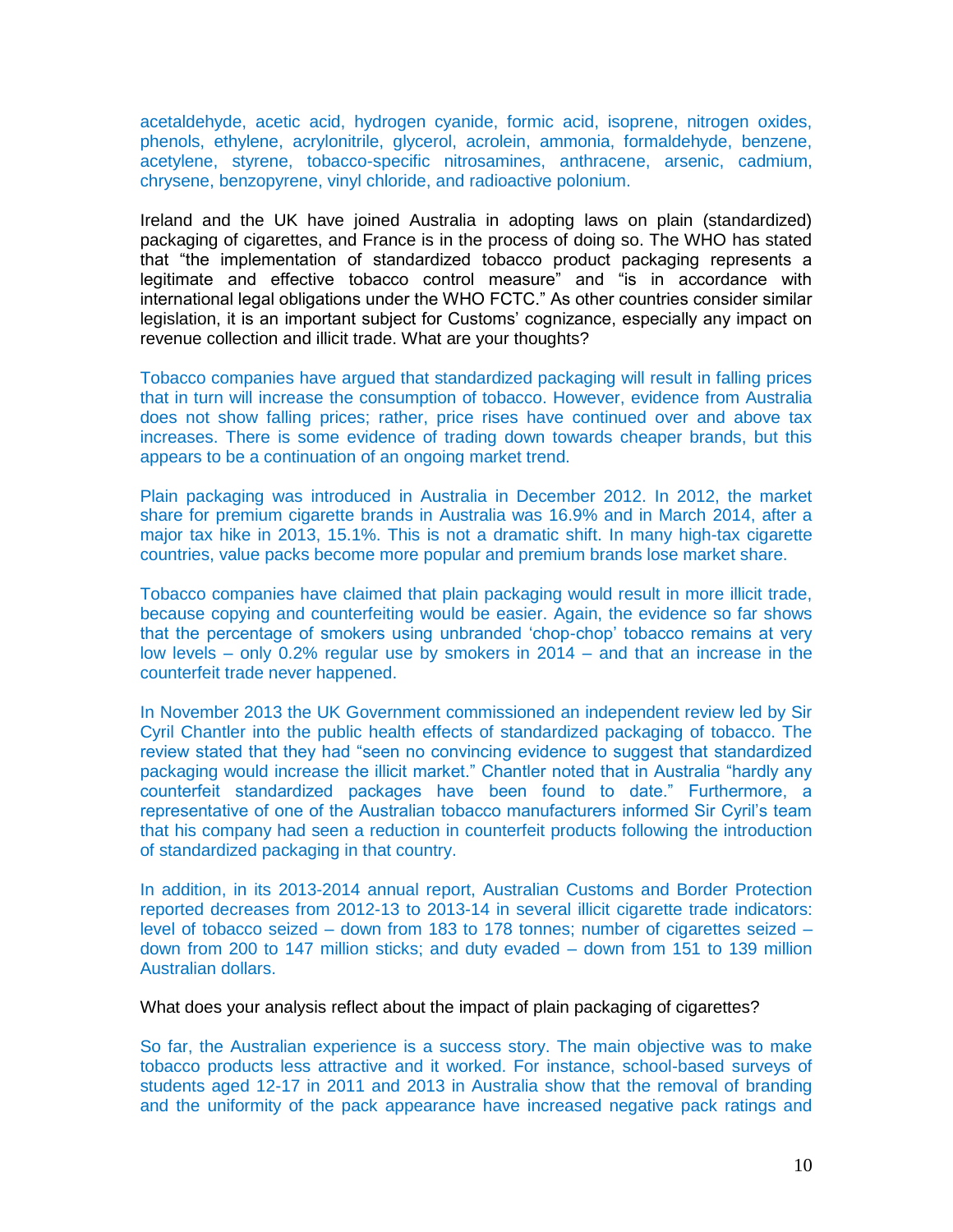decreased positive ones. As result of a comprehensive tobacco control policy, daily smoking decreased from 15.1% in 2010 to 12.8% in 2013. There was no price war, and no collapse of prices, no loss of market share for small shops, no increase in unbranded illicit tobacco, and even a decrease in cigarette counterfeiting.

The possibility exists that plain packaging might increase price competition between tobacco sellers, leading to lower prices. What should governments do in such situations, if anything?

A price war cannot be ruled out, because it is the responsibility of tobacco companies to set prices. If tobacco companies want to launch a price war, nobody can prevent them. In many countries, the government cannot regulate prices, but can increase taxes to annul the effect of the price reduction. This will not lead to an increase in smuggling if tax enforcement and tax administration is strengthened.

From a technical perspective, are plain packages easier to counterfeit than regular packs?

All visible features and all packs are easy to counterfeit. The quality of counterfeit cigarette packs has substantially improved from the 1990s, making it, in some cases, very difficult to distinguish counterfeit from genuine cigarette packs.

In their 2015 report on plain packaging, HM Revenue and Customs in the UK summarized their findings on counterfeiting as follows: "Currently the quality of counterfeit packaging varies from poorly produced packets to those that are virtually indistinguishable from their genuine counterparts. However, while the introduction of standardized packaging would seem to simplify the counterfeiters' task, current proposals suggest that future packets would remain complex, with a range of security measures that would present challenges to organized criminal groups, at least in the short term."

The introduction of plain packaging will not make a difference for counterfeiters: it will remain business as usual.

Luk Joossens, an international expert on tobacco control employed by the Belgian Foundation against Cancer and the Association of European Cancer Leagues, has a Bachelor's degree (Licence) in sociology from the University of Leuven (1972) and a Master's degree (Maîtrise) in sociology from the Sorbonne in Paris (1972). He has authored and co-authored many published peer-reviewed papers, including Joossens, L., and M. Raw (2012), "From cigarette smuggling to illicit tobacco trade," *Tobacco Control 21*: 230-4; Joossens, L., and M. Raw (2008), "Progress in combating cigarette smuggling: Controlling the supply chain," *Tobacco Control 17*: 399-404; and Joossens, L., and M. Raw (1998), "Cigarette Smuggling in Europe, Who Really Benefits?", *Tobacco Control 7*: 66-71. Mr. Joossens also wrote a 2012 Cancer Research UK report entitled "Smuggling, the tobacco industry and plain packs."

**More information** joossens@gmail.com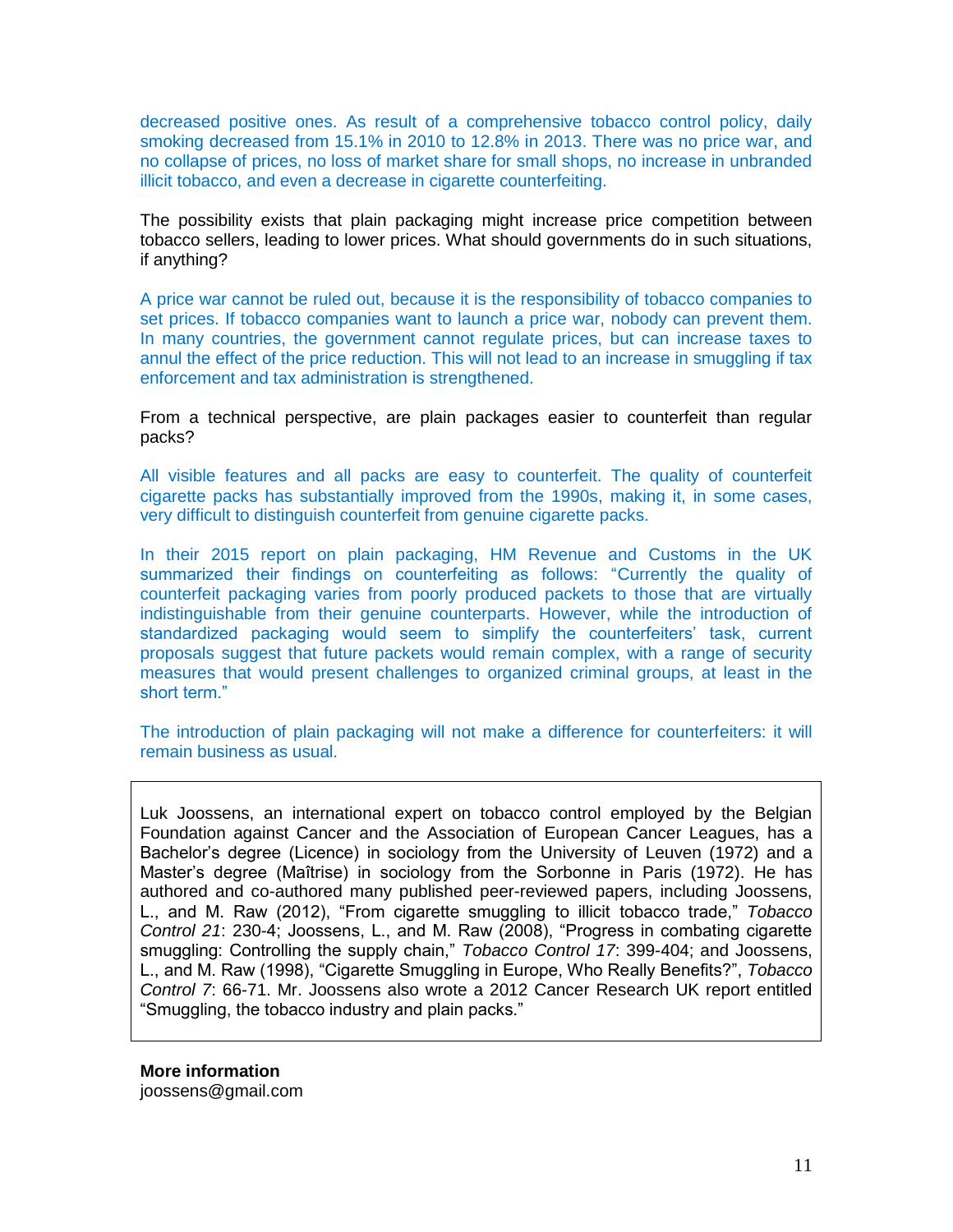| Cigarette plain packaging milestones |                                                                                                                                                                                                                                                   |  |
|--------------------------------------|---------------------------------------------------------------------------------------------------------------------------------------------------------------------------------------------------------------------------------------------------|--|
| November 2011                        | Australia passes plain packaging law.                                                                                                                                                                                                             |  |
| August 2012                          | The High Court of Australia finds by a 6-1 majority that the plain<br>packaging law is constitutional and not an "acquisition of property,"<br>following a lawsuit filed by JT International and British American<br>Tobacco Australasia Limited. |  |
| December 2012                        | Australia's plain packaging law takes effect.                                                                                                                                                                                                     |  |
| April 2014                           | The report of the independent review undertaken by Sir Cyril<br>Chantler, "Standardized Packaging of Tobacco," is published in the<br>UK.                                                                                                         |  |
| <b>March 2015</b>                    | Ireland passes plain packaging law.                                                                                                                                                                                                               |  |
| <b>March 2015</b>                    | The UK passes a plain packaging law covering England.                                                                                                                                                                                             |  |
| March 2015                           | Tobacco Control, which belongs to the British Medical Journal<br>Publishing Group, publishes 14 peer-reviewed papers on plain<br>packaging.                                                                                                       |  |
| <b>April 2015</b>                    | The French National Assembly approves plain packaging.                                                                                                                                                                                            |  |
| May 2016                             | Plain packaging laws scheduled to take effect in England, France<br>and Ireland.                                                                                                                                                                  |  |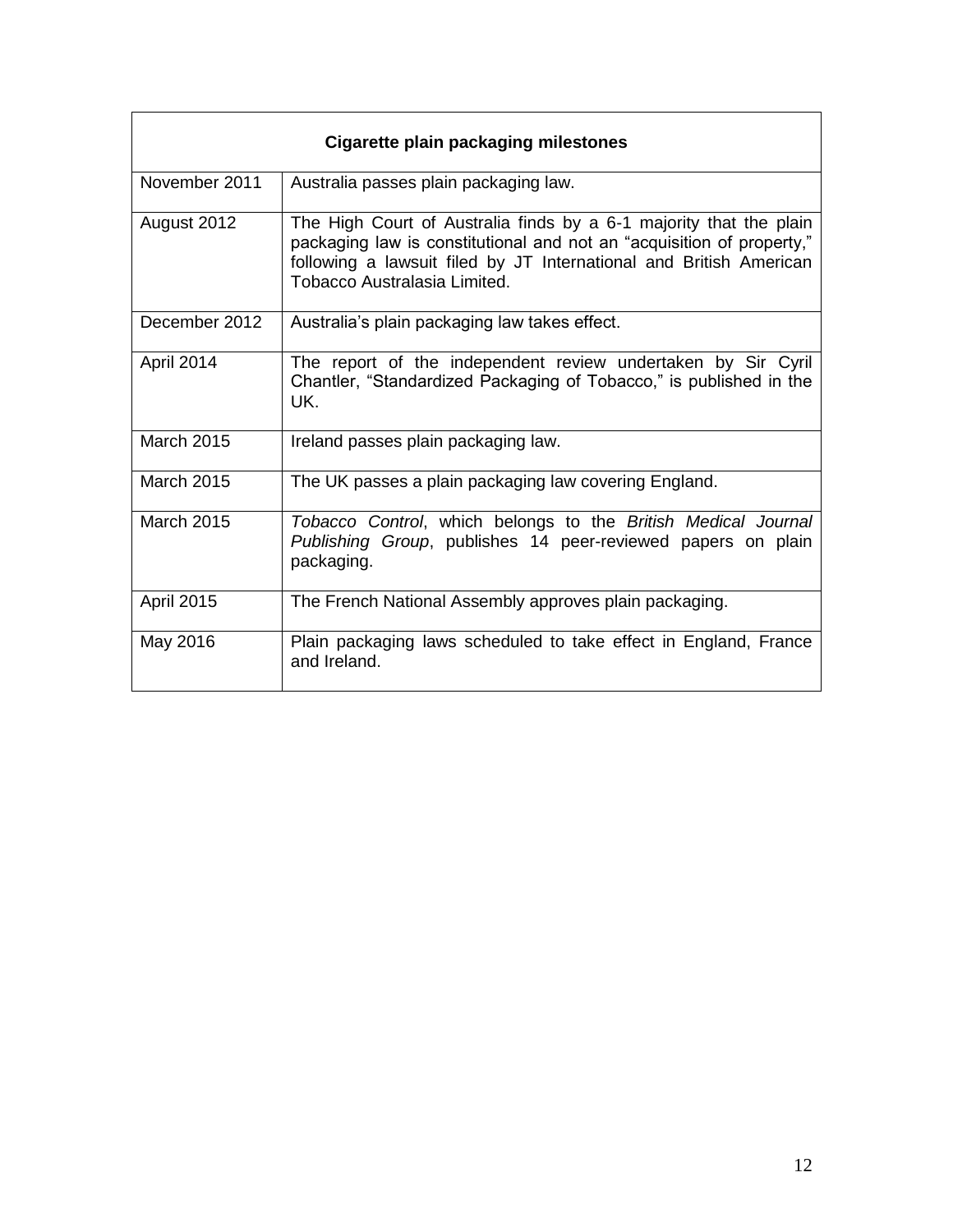### **Tobacco Control, International Trade, and Public Health: a review of Holly Jarman's book 'The Politics of Trade and Tobacco Control'**

By Robert Ireland, Head, WCO Research Unit

### **Introduction**

International trade is subject to conflicts that can arise from, among other things, the inherent tension between business profits and governmental protection of health, safety and the environment. Topics such as plain (standardized) packaging of cigarettes; asbestos (the European Communities – Measures affecting asbestos and asbestoscontaining products case); and carbon tariffs (border tax adjustments) in the context of global warming have faced such debate and conflict.

The World Trade Organization's (WTO) core principle for resolving these clashes is in the General Agreement on Tariffs and Trade's (GATT) Article 20 (General Exceptions), which provides that WTO Members can "protect human, animal, or plant life or health" if "such measures are not applied in a manner which would constitute a means of arbitrary or unjustifiable discrimination between countries where the same conditions prevail, or a disguised restriction on international trade."

The trade in tobacco is a classic public policy example of this dynamic. With respect to public health, cigarettes are unique in that they are the only product that currently can be sold and bought legally but harms the user if consumed as intended. According to the World Health Organization (WHO), six million people died in 2014 from smoking-related diseases; one billion people, mostly in developing countries, are projected to die from smoking-related diseases over the course of the 21st Century.

In addition to their inherent carcinogenic toxicity, cigarettes have the added health detriment - albeit a business advantage to the tobacco industry - of being a highly addictive product which makes cessation a tall obstacle to overcome. On the business side, the tobacco industry grosses enormous amounts of money and employs many workers. An ongoing societal choice is thus whether to prioritize the interests of those who profit from tobacco sales or global public health.

National tobacco control regulations seek to protect human health by restricting all cigarette brands, not just a few chosen ones. In addition to higher tobacco taxes (collected by Customs and other revenue agencies), advertising restrictions and smoking bans in public places, limiting the advertising on cigarette packs with plain packaging is currently at the frontline of tobacco-related public health policymaking. Four countries – Australia, France, Ireland and the United Kingdom – have thus far adopted plain packaging.

Tobacco companies are litigating against plain packaging and are doing so not based on the WTO Article 20 principles but by contending that cigarette pack advertising and logos are trademarks and property rights, and should be protected under the rubric of intellectual property rights and ownership in general.

## **The Politics of Trade and Tobacco Control**

The 2015 book 'The Politics of Trade and Tobacco Control' by Dr. Holly Jarman, a political scientist at the University of Michigan in the United States, examines the intersection of public health, tobacco control and international trade. In addition, the book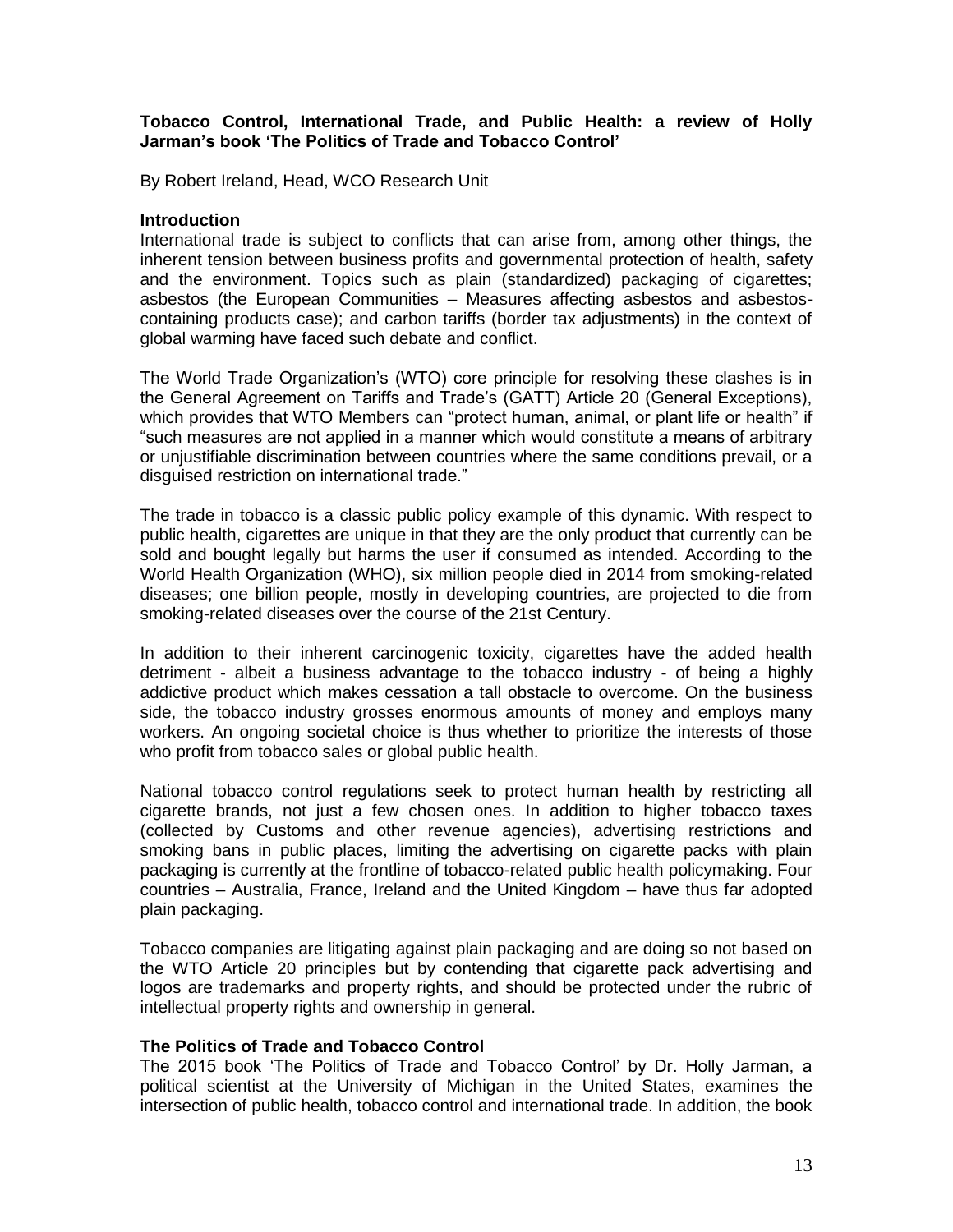describes how lawsuits are being used to challenge public health laws, both in national courts and also in international trade tribunals.

### **Legal actions against plain packaging laws**

Plain packaging and similar tobacco control laws have been subjected to legal actions in three different types of legal forums: (1) national courts; (2) ad hoc tribunals established using provisions from trade or investment agreements; and (3) WTO dispute proceedings.

#### *National courts*

After the Australian plain packaging legislation was adopted, but before it entered into effect, tobacco companies filed a lawsuit in 2011 at the High Court of Australia. The plaintiffs contended, among other things, that the plain packaging law should be overturned because it entailed "acquisition of property" – in essence a purported violation of property rights. The Australian High Court upheld the plain packaging law in 2012 in a 6-1 ruling.

Following the adoption of plain packaging laws in England and Ireland in 2015, tobacco companies filed lawsuits in British and Irish courts. These cases are ongoing; the British and Irish governments have indicated that they will defend the cases vigorously.

Uruguay has also instituted a number of robust tobacco control measures, including large graphic health warnings on cigarette packs, bans on misleading words like 'low-tar' and 'light,' and the limit of one line for the brand name. These measures are part of Uruguay's efforts to implement the WHO's Framework Convention on Tobacco Control (FCTC), which it ratified in 2004.

Beginning in 2008, Abal Hermanos – the Uruguayan affiliate of tobacco giant Phillip Morris International (PMI) – and several other tobacco companies, filed lawsuits against Uruguay's tobacco regulations. In 2009, Abal Hermanos filed a lawsuit at the Supreme Court of Uruguay, alleging, among other things, that its brands had been expropriated. Uruguay prevailed in the national cases.

## *BIT Tribunals*

The so-called Bilateral Investment Treaty (BIT) and Investor-State Dispute Settlement (ISDS) mechanisms are gaining attention in policy circles. Jarman writes that BITs "allow foreign investors to initiate investment disputes against governments that they believe have violated their rights." The cases are then heard at a legal forum created for the individual investment dispute. The tribunal arbitrators are typically lawyers, one picked by the plaintiff, one picked by the defendant, and one picked by the arbitrators appointed by the parties.

BITs and ISDSs are unusual in that they give private companies the ability to sue governments using bilateral or multilateral governmental treaties, and to do so in a newly established legal forum with several options for a venue. According to leaked text, the draft Trans-Pacific Partnership Agreement (TPP), a regional trade agreement currently being negotiated, includes ISDS provisions.

Uruguay faces a BIT-based case. PMI used a 1988 BIT (ratified in 1991) between Uruguay and Switzerland to request an arbitration tribunal hearing at the International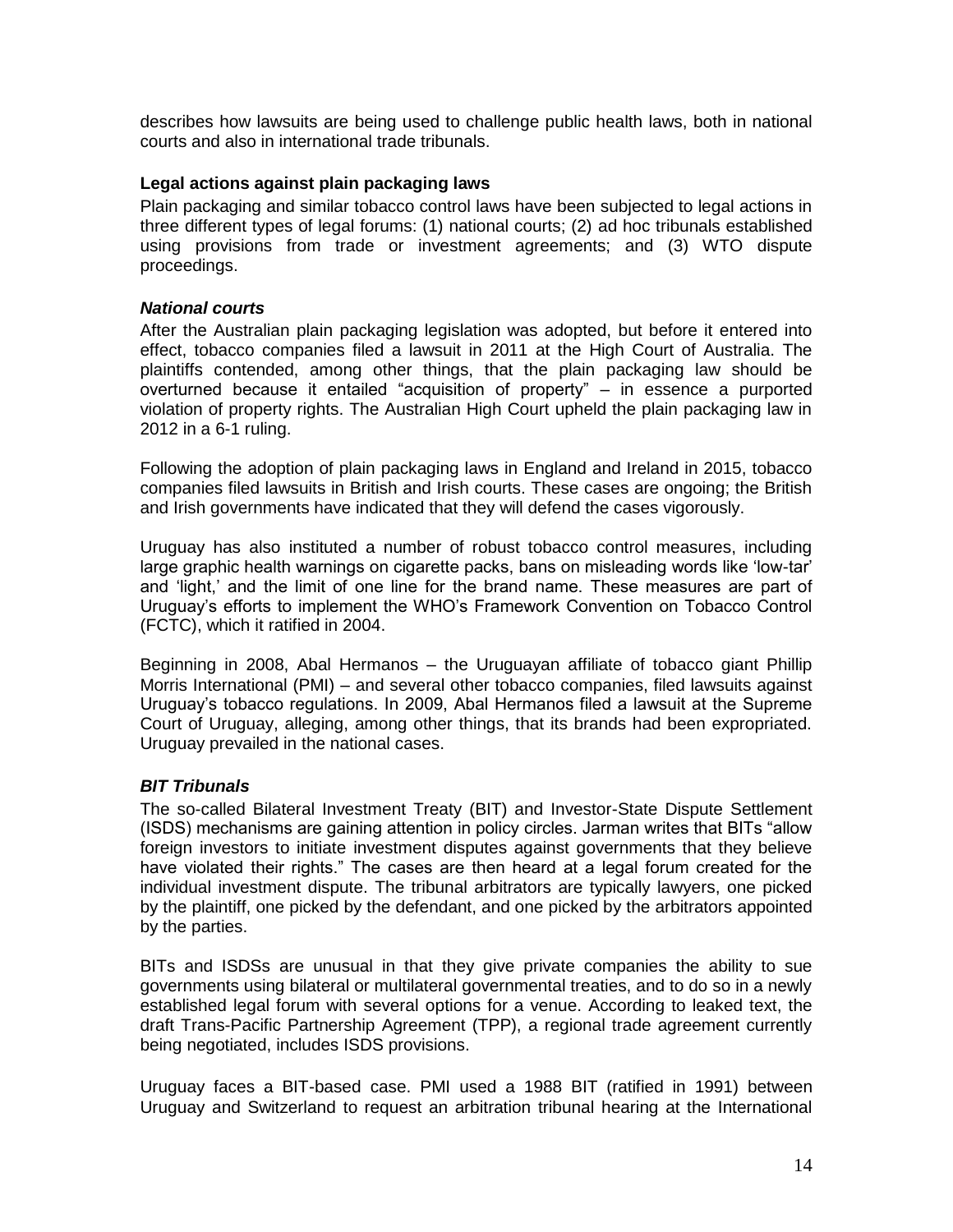Centre for Settlement of Investment Disputes (ICSID). The BIT was ratified 13 years before Uruguay ratified the FCTC and 19 years before the PMI BIT-based action. PMI and its affiliates alleged, among other things, that the Uruguayan "80 per cent health warning coverage requirement unfairly limits Abal's right to use its legally protected trademarks . . ." and caused "a deprivation of PMP's [Phillip Morris Products] and Abal's "intellectual property rights."

The PMI v. Uruguay BIT case is not moving quickly. PMI appointed its arbitrator and Uruguay appointed its arbitrator. They were unable to agree, however, on the third arbitrator, who had to be appointed by the ICSID Secretary General. In 2013, the ICSID agreed that it had jurisdiction to hear the case. The case is expensive for a country of 3.4 million people with a gross domestic product (GDP) of only 57 billion US dollars; Uruguay has apparently received financial support from various sources to defend the case, including from American billionaire and former New York City Mayor Michael Bloomberg.

Similarly, using a 1993 Australia-Hong Kong BIT, a PMI subsidiary launched an action against Australia's plain packaging law in 2011. PMI alleged that the plain packaging legislation contravened the Australia-Hong Kong BIT "in that they expropriate the investments, are unfair and inequitable, unreasonably impair the use of the investments, amount to a failure to afford full protection and security for the investments, and contravene obligations Australia has entered into with regard to investments of investors, specifically international trade obligations." PMI also contended that plain packaging is a "technical regulation that is not necessary to fulfill the objective of protection of public health." Three arbitrators have been appointed – one by PMI, one by Australia and one by the Permanent Court of Arbitration. The case is ongoing.

## *WTO dispute proceedings*

Several countries have launched dispute proceedings against Australia for its plain packaging law at the WTO. The case is expensive both for the complainants and Australia. Jarman cites research indicating that the tobacco industry provided legal and financial support to the countries that lodged the dispute proceedings against Australia.

Ukraine, the first complainant in the WTO proceeding, alleged that the Australian plain packaging law is inconsistent with, among other things, various provisions of the Agreement on Trade-Related Aspects of Intellectual Property Rights (TRIPS Agreement). Several other countries later joined the WTO dispute and a panel was convened.

The action did not make contentions regarding human health and possible discrimination, but placed its hope in contending that stylish advertising on a cigarette pack is intellectual property and should be protected. In May 2015, Ukraine requested that the convened WTO panel suspend its proceedings "with a view to finding a mutually agreed solution." In June 2015, the panel granted Ukraine's request and suspended its work.

## **Forum shopping and bulk buying**

Jarman writes that the aforementioned tobacco industry strategy is called 'forum shopping' and 'bulk buying.' She describes forum shopping – or 'venue shopping' – as "the practice of selecting the venue, such as an agency, committee, court, or arbitration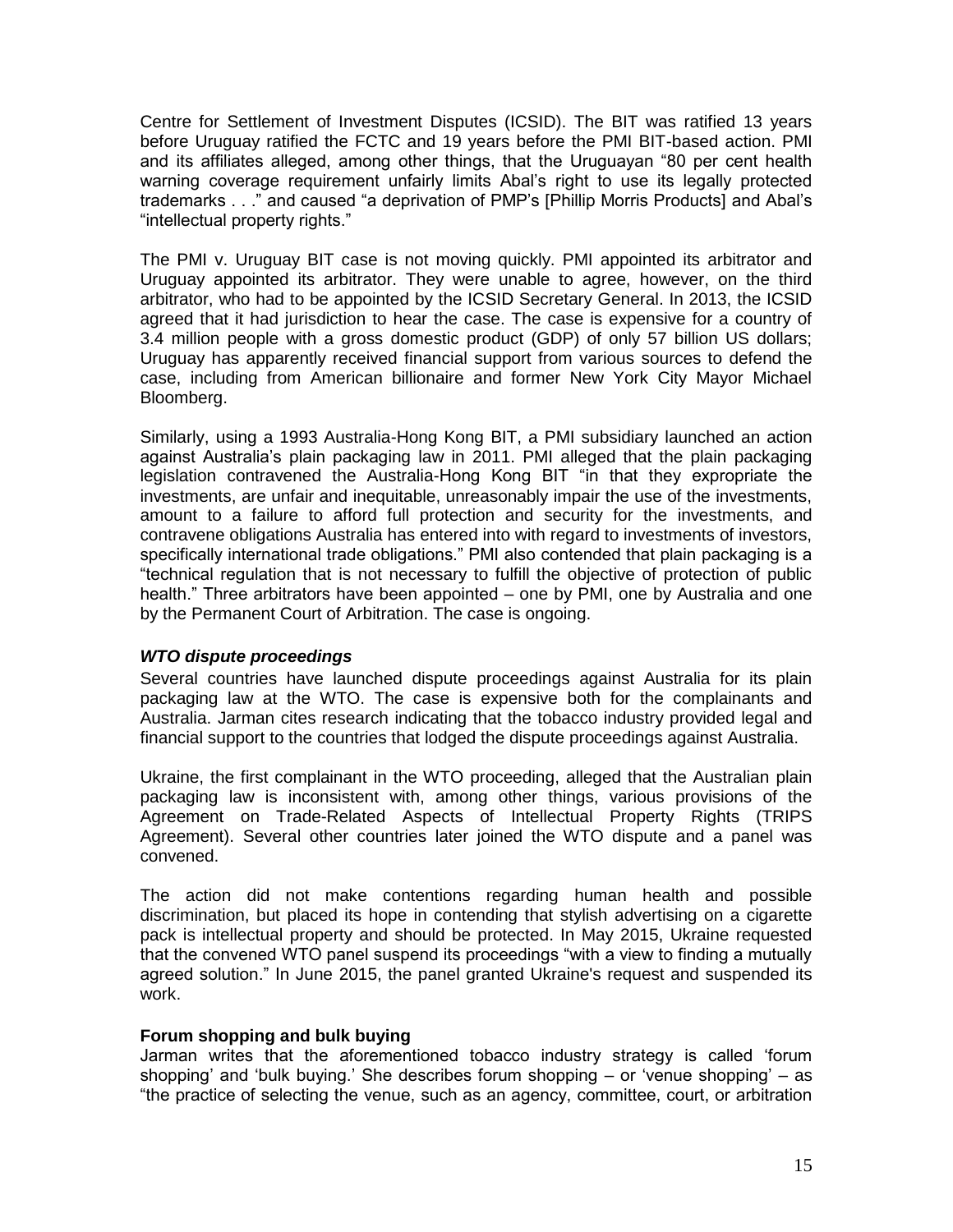body, most likely to provide you with a favourable result." She describes 'bulk buying' as "using multiple forums at once to mediate conflicts over tobacco policy."

The multiple legal actions against Australia and Uruguay have injected significant complexities and expenses into the adoption of public health regulations. Most likely, the actions have deterred or delayed other countries, especially under-resourced ones, from adopting similar public health laws.

#### **Conclusion**

In Australia, data shows that smoking rates have declined and illicit trade has not increased in the period since December 2012 when plain packaging entered into effect. The evidence reflects that plain packaging is working as intended – it is reducing tobacco consumption with no ill effects.

The Australian Border Force (formerly the Australian Customs and Border Protection Service), a WCO Member, has been reporting diminishment in the number of illicit tobacco seizures, one proxy for estimating the illicit trade in tobacco, while taxes have been increasing and plain packaging nears its three year anniversary.

There have been few, if any, examples of counterfeiting of Australian plain packs. One might conclude that the Australian plain packaging law is a technical regulation that is necessary to fulfill the objective of protecting public health and that there is credible evidence that it is reducing smoking prevalence.

#### **More information**

www.palgrave.com/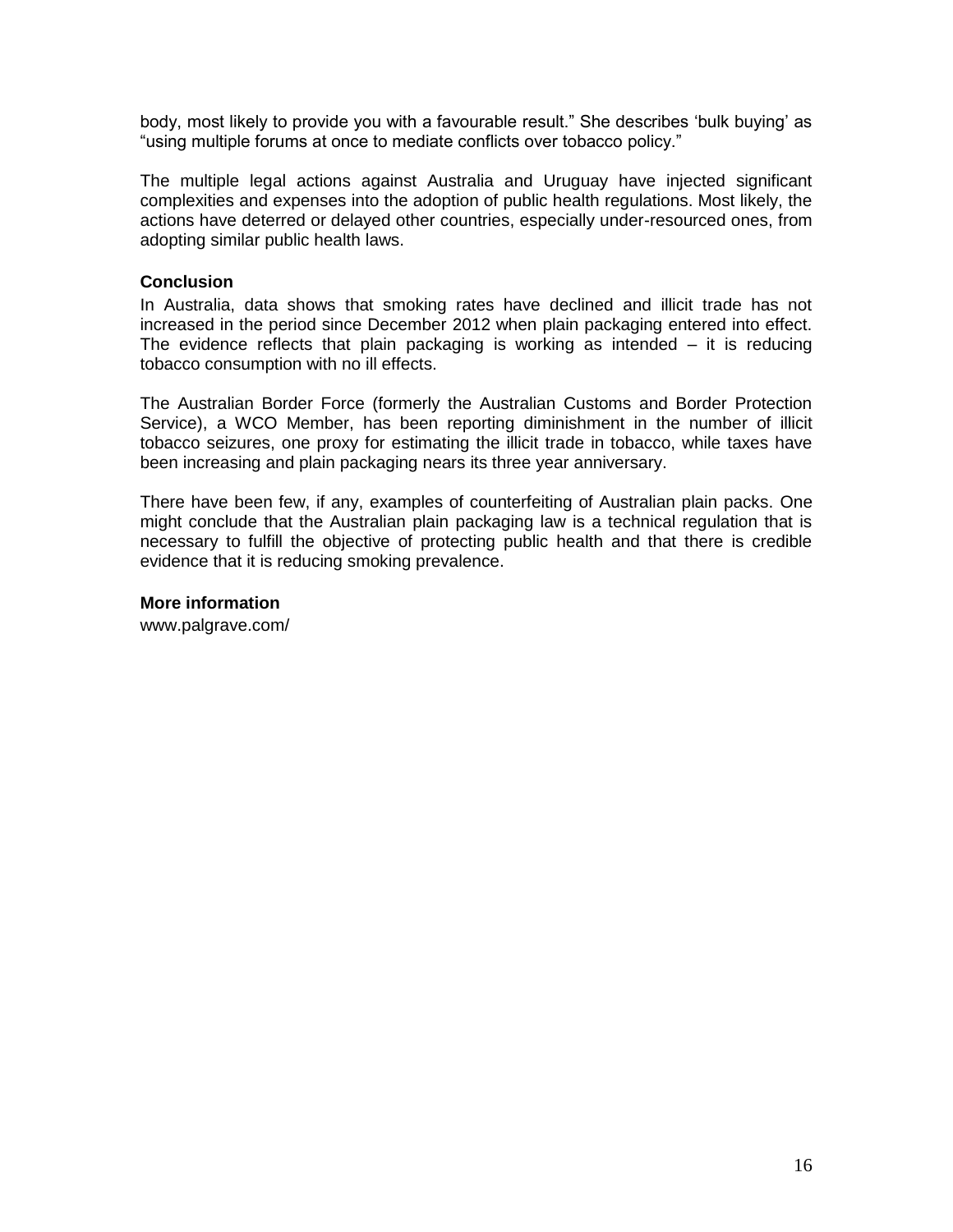**Legal milestones concerning tobacco public health laws\***

| <b>Date</b>      | <b>Legal event</b>                                                                                                                                                                               |
|------------------|--------------------------------------------------------------------------------------------------------------------------------------------------------------------------------------------------|
| 2009             | Abal Hermanos (a PMI affiliate) files suit at<br>the Uruguayan Supreme Court against<br>Uruguay's tobacco control laws.                                                                          |
| February 2010    | Tobacco companies FTR Holding S.A.,<br>Philip Morris Products, and Abal Hermanos<br>file a legal action against Uruguay's<br>tobacco control law using a BIT between<br>Uruguay and Switzerland. |
| November 2010    | <b>The</b><br>Supreme<br>Court<br>Uruguay<br>of<br>unanimously rejects Abal Hermanos's<br>case.                                                                                                  |
| November 2011    | A PMI subsidiary files a legal action<br>against Australia's plain packaging law<br>using a BIT between Australia and Hong<br>Kong.                                                              |
| December 2011    | Several tobacco companies file a lawsuit<br>against Australia's plain packaging law at<br>the Australian High Court.                                                                             |
| March 2012       | Ukraine initiates a dispute against Australia<br>for its plain packaging law at the WTO.                                                                                                         |
| April 2012       | initiates<br>Honduras<br>a dispute<br>against<br>Australia for its plain packaging law at the<br>WTO.                                                                                            |
| <b>July 2012</b> | The Dominican Republic initiates a dispute<br>against Australia for its plain packaging law<br>at the WTO.                                                                                       |
| August 2012      | The Australian High Court rules in favour of<br>the Australian plain packaging law.                                                                                                              |
| May 2012         | Cuba initiates a dispute against Australia<br>for its plain packaging law at the WTO.                                                                                                            |
| September 2013   | initiates<br>Indonesia<br>dispute<br>against<br>a<br>Australia for its plain packaging law at the<br>WTO.                                                                                        |
| May 2015         | Ukraine withdraws its WTO dispute against<br>Australia.                                                                                                                                          |

\*adapted from Jarman (2015) and the websites of the Australian Government and the WTO.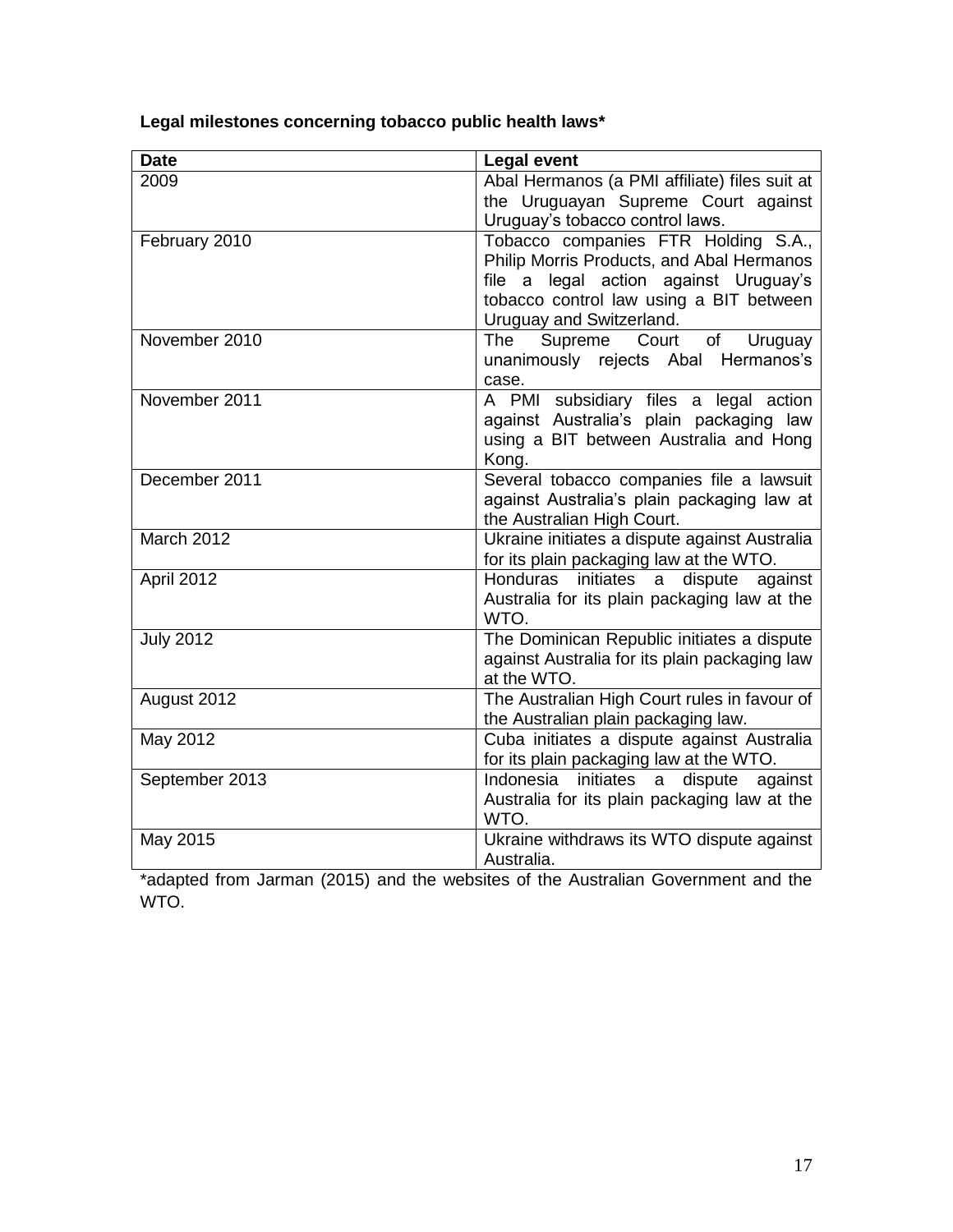## **Higher tobacco taxes increase revenue and save lives: a review of the WHO Report on the Global Tobacco Epidemic, 2015**

#### By Robert Ireland, Head, WCO Research Unit

Taxing tobacco products has historically been a simple way for governments, through their Customs and tax agencies, to collect revenue. Indeed, Adam Smith wrote in his 1776 book *The Wealth of Nations*, "sugar, rum, and tobacco are commodities which are no where necessaries of life, which are become objects of almost universal consumption, and which are therefore extremely popular subjects of taxation."

Tobacco taxes are relatively easy to administer, especially if specific excise taxes are used. Moreover, the volume of money currently collected by taxing tobacco is substantial. In 2013 the World Health Organization (WHO) estimated that Customs and other revenue agencies worldwide collected approximately 300 billion US dollars (USD) annually in tobacco tax revenue.

Public health is a second major benefit ensuing from tobacco taxation. This benefit has its basis in the well-established economic principle that higher prices reduce the demand for a product, service, or activity. Economist Paul Samuelson explained that this "downward-sloping demand curve" occurs "when the price of a good is raised (at the same time that all other things are held constant), less of it is demanded." The *WHO Report on the Global Tobacco Epidemic, 2015,* which this article reviews, examines the policy of higher tobacco taxes.

#### **Reducing negative externalities and internalities**

Public policy can raise the price of bad things and also lower the price of good things. Concerning the former objective, reducing negative externalities (bad things impacting third parties) and negative internalities (bad things impacting the self), governments have at their disposal a number of approaches to raise prices. In particular, taxation is an effective and efficient way to raise the price of bad things and thus reduce their usage.

This is, for instance, the leading recommended strategy for mitigating global warming. By raising the carbon price, either with a carbon tax or by emissions trading, carbon pollution will decrease. Concerning this objective, i.e. lowering the price of desired goods, and also in the context of global warming, taxes can be lowered on cars which don't emit carbon dioxide in order to encourage wider purchases and use of electric vehicles.

Another prime policy example of decreasing negative externalities and internalities is tobacco taxation, which raises the price of tobacco products. Higher prices reduce tobacco usage, which subsequently lead to a fall in tobacco-induced diseases and premature deaths. This is not to say that taxes are the only influencer on price; for instance, retail sales prices set by tobacco companies can also be an important factor.

In addition to the policy rationale, there is an international legal basis for the notion that tobacco taxes should be higher for public health purposes. Article 6 of the WHO Framework Convention on Tobacco Control (FCTC) states that "the Parties recognize that price and tax measures are an effective and important means of reducing tobacco consumption by various segments of the population, in particular young persons" and that they should "adopt or maintain measures which may include implementing tax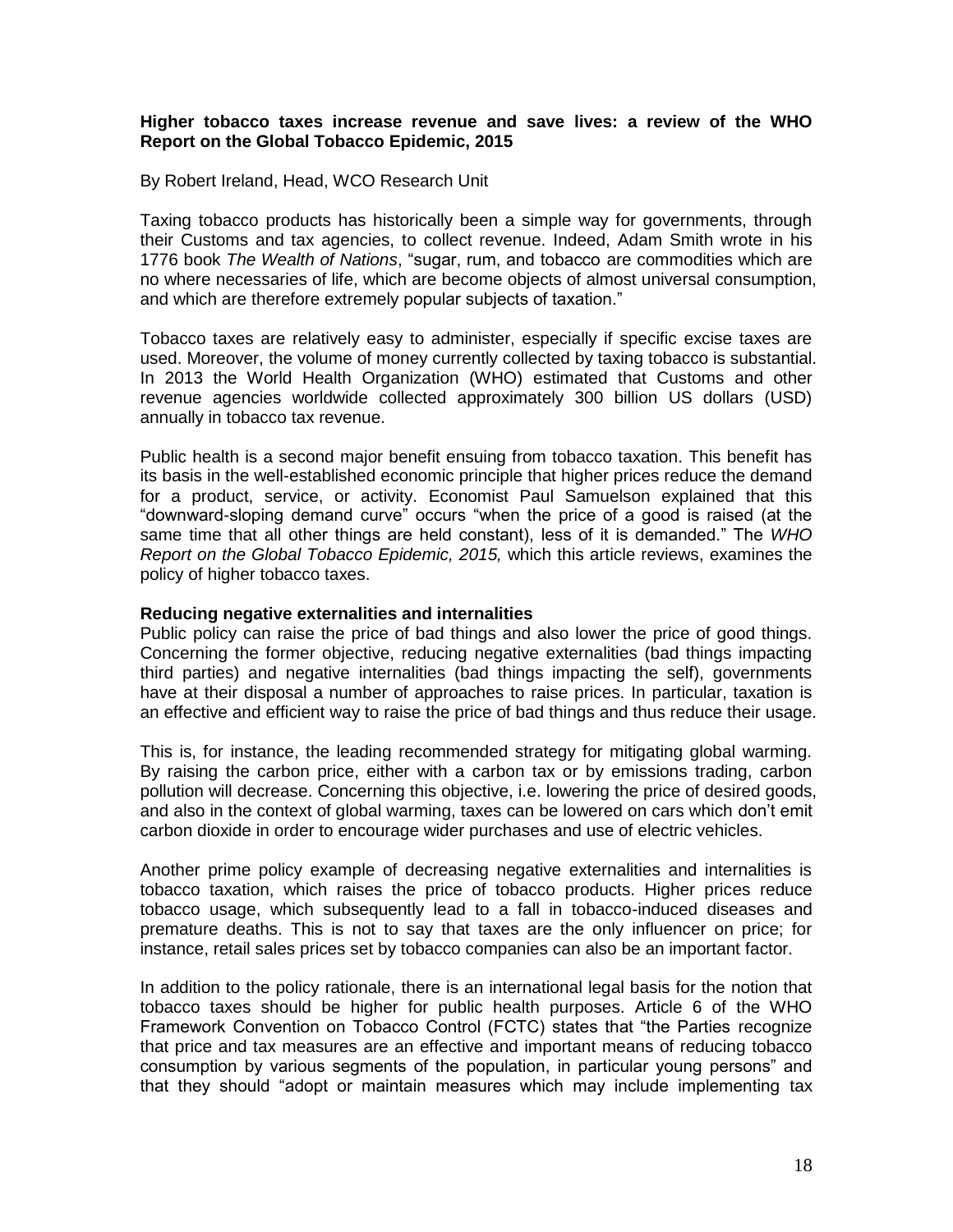policies and, where appropriate, price policies, on tobacco products so as to contribute to the health objectives aimed at reducing tobacco consumption."

Following the adoption of higher tobacco taxes, Customs administrations and other revenue agencies are thus contributing to the dual objectives of increased revenue collection and improved public health.

#### **Types of tobacco taxation: specific excise taxes are best for revenue collection and public health**

There are several types of tobacco taxes, such as excise taxes (specific or *ad valorem*), Customs import duties, and value-added taxes (VAT), including goods and services taxes, sales taxes, or purchase taxes. Specific excise taxes are assessed based on the quantity or weight of the product, while *ad valorem* excise taxes are assessed based on the value of the product.

Simplicity is a fundamental characteristic for a tax structure to achieve public policy objectives, and this is why tobacco control experts advocate specific excise taxes on tobacco products. The WHO report, mirroring the WHO FCTC Article 6 Guidelines, supports specific excise taxes as the best way to achieve public health and revenue objectives, particularly because they are easier to administer, and control price movements, when compared with *ad valorem* excise taxes.

Along the same lines, tobacco control expert Dr. Jha Prabhat and several co-authors wrote: "Specific excise taxes are more important insofar as they differentiate tobacco product prices from other prices more than broader taxes do. A high reliance on *ad valorem* and similar taxes by most LIMCs [low- and middle-income countries] creates large price gaps and increases incentives to switch to cheaper products."

One requirement related to specific excise taxes is that they need to be raised periodically to keep up with inflation. For more extensive analysis of the use of excise taxes in tobacco control, the WHO's 2010 *Technical Manual on Tobacco Tax Administration* is an excellent primer.

#### **Higher tobacco taxes increase revenue**

Although it may seem obvious, higher tobacco taxes increase the amount of revenue collected. Two of the examples cited in the WHO report illustrate this. In Turkey, the tobacco tax rate rose from 58% to 65% of the retail price – cigarette prices tripled, and revenue from cigarette taxes more than doubled between 2005 and 2011. In South Africa, from 1993 to 2009, total cigarette taxes rose from 32% to 52% of the retail price, and the government enjoyed a nine-fold augmentation in revenue yield from tobacco taxation.

Big tobacco tax increases also augment revenue collection even as the number of smokers begins to decline. Research by the World Bank shows "that even very substantial cigarette tax increases will still reduce consumption and increase tax revenues. This is in part because the proportionate reduction in demand does not match the proportionate size of the tax increase, since addicted consumers respond relatively slowly to price rises. Furthermore, some of the money saved by quitters will be spent on other goods which are also taxed. Historically, raising tobacco taxes, no matter how large the increase, has never once led to a decrease in cigarette tax revenues."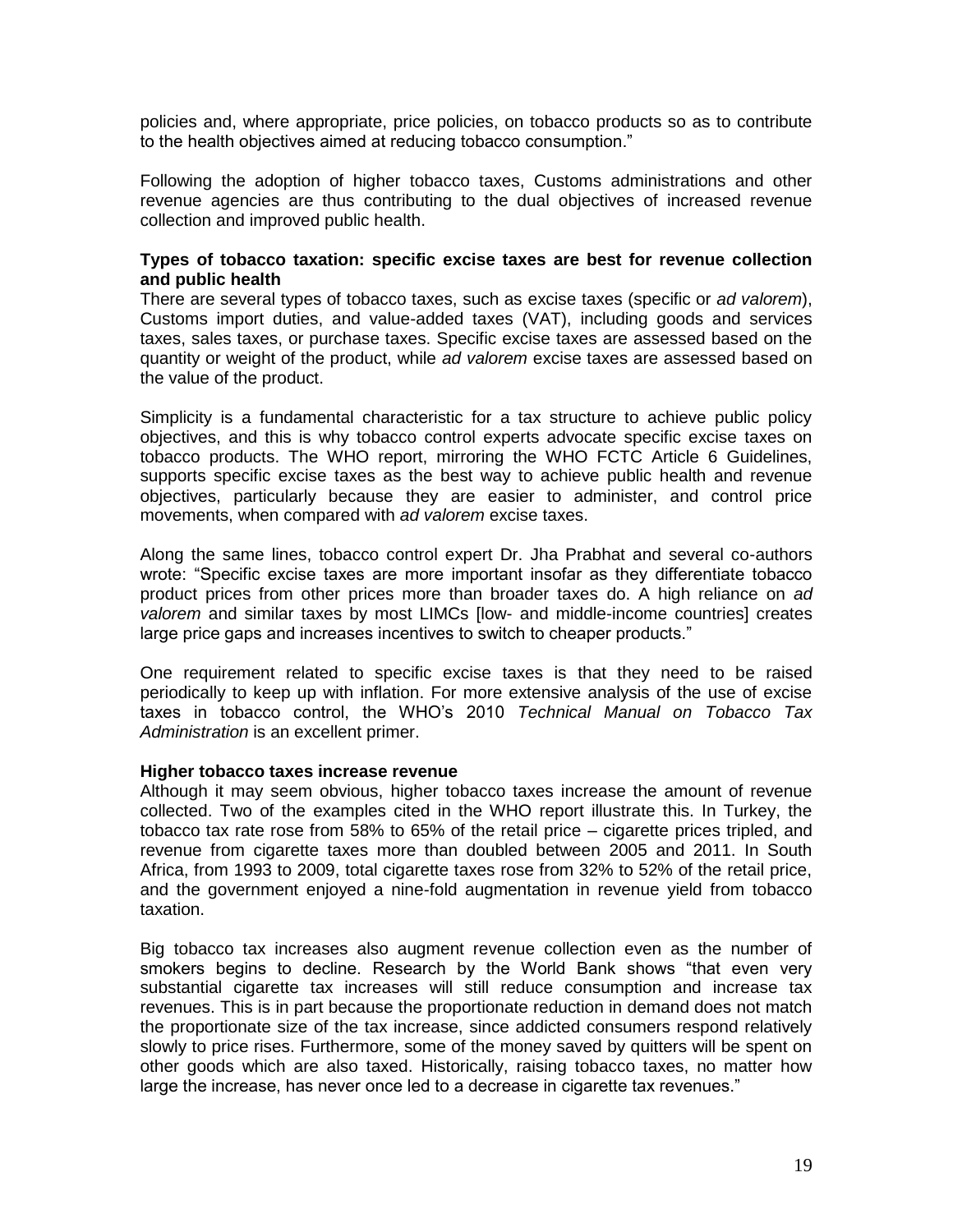## **Higher tobacco taxes reduce tobacco usage**

Higher tobacco prices lead to decreases in tobacco consumption. The WHO report cites an extensive amount of research that shows how higher tobacco taxes correspond to lower tobacco usage. Three of the examples cited in the WHO report are the United States (US), Brazil, and Turkey:

- Cigarette prices increased nearly 350% in the US between 1990 and 2004, largely due to tax increases. During this time period the percentage of adult American smokers dropped by 33% and the number of cigarettes smoked decreased by more than 50%;
- Brazil experienced similar success. Between 1989 and 2010, the country saw an approximately 46% decline in smoking rates, and most of this was due to higher tobacco taxes;
- As previously mentioned, Turkey increased tobacco taxes while still enjoying higher revenue collection. In addition, between 2008 and 2012, tobacco sales in the country declined by 12% and the prevalence of smoking declined from 31.2% to 27.1%.

Another example is Australia, which in 2010 adopted plain packaging legislation and hiked tobacco taxes by 25%. By 2013, consumption of tobacco products had declined by 11% according to a report released by the Australian Ministry of Finance. Mr. David Crow, the Managing Director of British American Tobacco Australia, said at a government hearing in August 2011 that there "was a 25 per cent increase in the excise and we saw the volumes go down by about 10.2 per cent; there was about a 10.2 per cent reduction in the industry last year in Australia."

Tobacco price increases and the subsequent decline in usage are relatively similar in rich and poor countries. There is, however, more upside potential in low- and middleincome countries as they tend to have lower tobacco taxes and higher smoking rates. The WHO report summarizes the research on the impact differentials of tobacco price increases for high-income versus low- and middle-income countries in the following Table:

| <b>Country type</b>                  | <b>Tobacco price</b><br>increase | <b>Range of reduction</b><br>in tobacco usage | <b>Average reduction</b><br>in tobacco usage |
|--------------------------------------|----------------------------------|-----------------------------------------------|----------------------------------------------|
| High-income<br>countries             | 10%                              | $2.5\% - 5\%$                                 | 4%                                           |
| Low- and middle-<br>income countries | 10%                              | 2%-8%                                         | 5%                                           |

Tobacco usage and non-usage can be further understood by considering the terms 'initiation,' 'cessation,' and 'intensity.' Higher tobacco taxes can positively impact each of these dynamics. Many people start smoking when they are teenagers; higher tobacco prices deter some young people from ever starting as they are generally more price sensitive, particularly because they have less disposable income. Cessation (quitting) and lowering intensity (a person who reduces the number of cigarettes they smoke but does not quit) can also be positively impacted by higher tobacco taxes, but face the obstacle of overcoming the addictive power of cigarettes.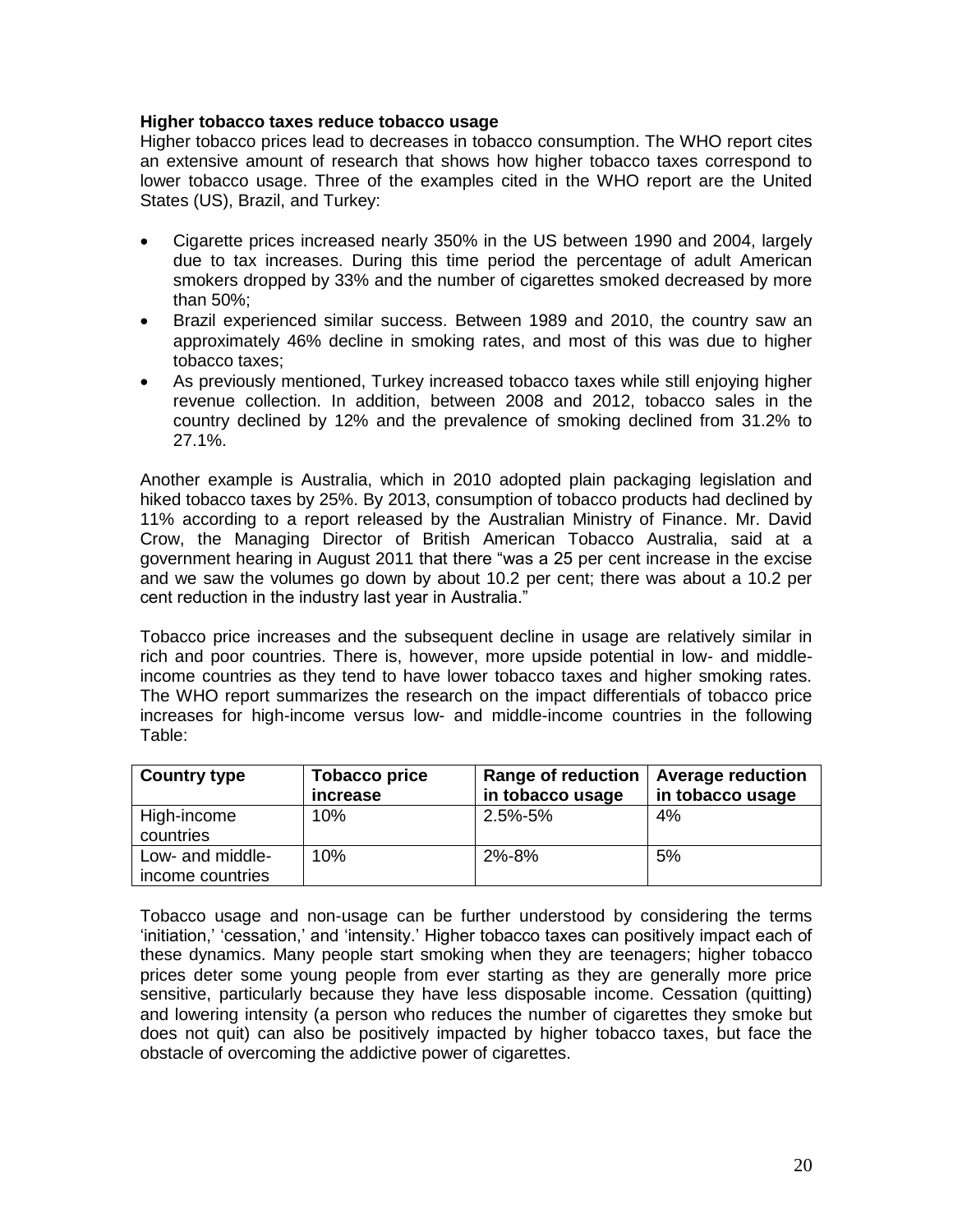#### **Higher tobacco taxes do not lead to rampant illicit trade**

Peer-reviewed evidence shows that higher tobacco taxes do not automatically lead to increased illicit trade in tobacco. The illicit trade in tobacco does, however, correlate to weak, inefficient, or corrupt governance which is why building effective, efficient, and less corrupt Customs administrations is important for collecting revenue as well as supporting public health.

One example among many is the United Kingdom (UK). While the nominal price per pack more than doubled from 3.74 British pounds (GBP) in 2000 to 7.13 GBP in 2013, the UK illicit cigarette market share dropped sharply from 21% in 2001 to 9% in 2013. During this period, cigarette usage in the UK declined significantly. This success (higher tobacco taxes, more government revenue, less smoking, and lower illicit trade) was supported by the formulation and implementation of a robust anti-illicit trade in tobacco strategy by UK Customs.

In addition to its public health and revenue successes related to tobacco control, Australia is also experiencing lower illicit trade in tobacco. Although seizures are not a perfect proxy for illicit trade, the volume of tonnes of tobacco seized has been declining while the country continues to put similar resources into countering the illicit trade in tobacco.

A 2015 peer-reviewed research paper by tobacco control expert Dr. Michelle Scollo and three co-authors states that there is "no evidence in Australia of increased use of two categories of manufactured cigarettes likely to be contraband, no increase in purchase from informal sellers, and no increased use of unbranded illicit 'chop-chop' tobacco." Demand for illicit tobacco products is likely to continue to decrease in Australia.

#### **Tobacco taxation rates**

An important question for policymakers is what level to set tobacco taxes. The consensus of tobacco control experts is that tobacco taxes should be raised substantially and quickly to achieve government revenue and public health objectives.

The WHO recommends "that excise taxes should account for at least 70% of the retail price of tobacco products, with continued increases above inflation and income growth after reaching this threshold." The WHO report states that, as of 2014, 33 countries had managed to raise tobacco taxes to 75% of the retail price.

#### **Conclusion**

As countries increasingly adhere to the WHO FCTC with higher tobacco taxes, governments will collect more money and facilitate lower tobacco usage. Accordingly, by collecting tobacco taxes, Customs and other revenue agencies are making a vital contribution to human as well as to fiscal health.

#### **More information**

[www.who.int/tobacco/global\\_report/2015/en](http://www.who.int/tobacco/global_report/2015/en)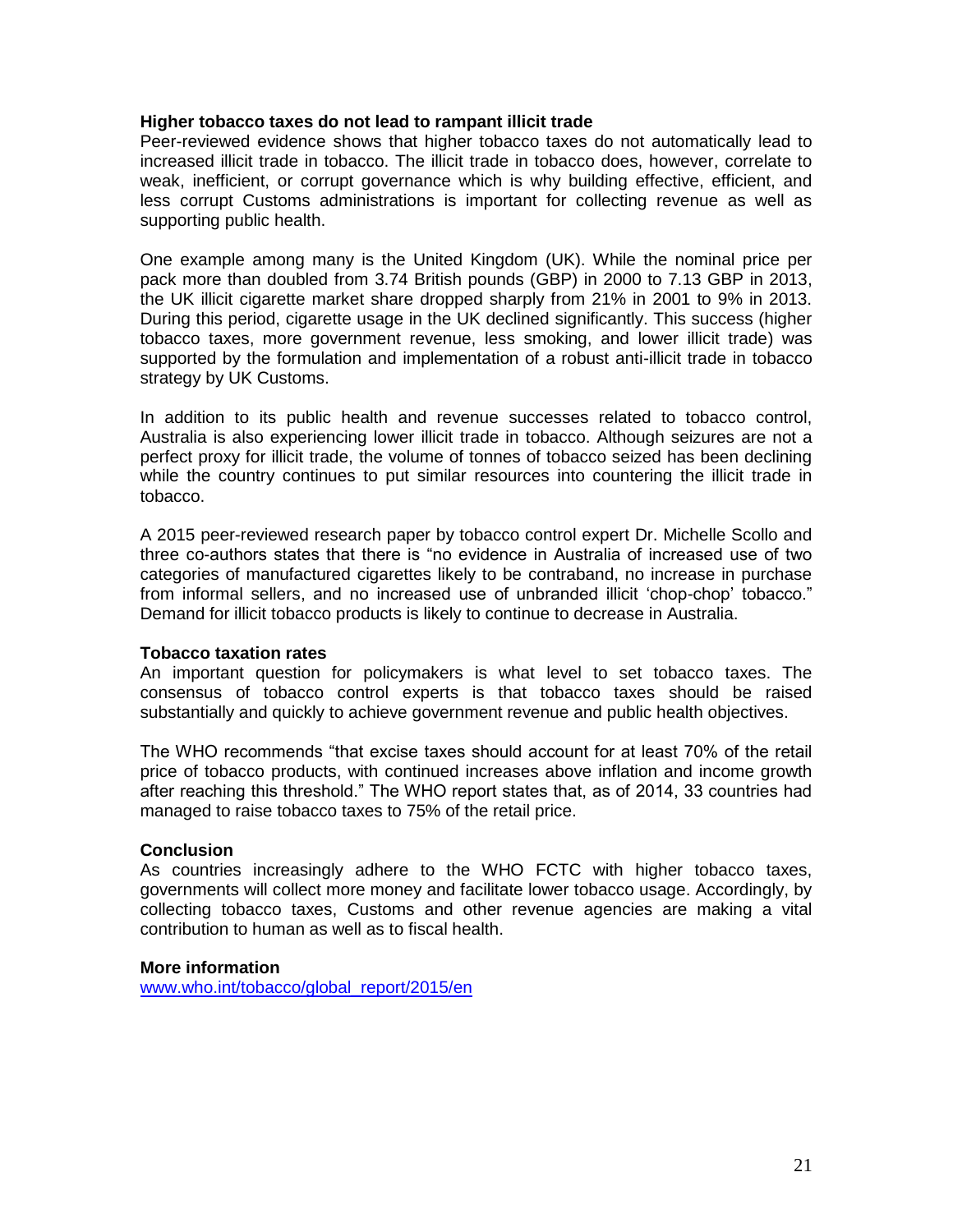## **Quantifying the illicit trade in tobacco: a matter of public interest and self-interest**

By Robert Ireland, Head, WCO Research Unit

Scientists determined long ago that there is a direct causal link between smoking and illhealth for both smokers and passive smokers. Despite overwhelming evidence, some stakeholders continued to peddle doubt regarding the health implications until this false contention was no longer tenable.

Research has also shown that tobacco control regulations, such as higher taxes, bans on smoking in public places, advertising bans, purchaser age restrictions, and plain packaging reduce tobacco consumption rates, and thus positively impact human health. Although the evidence for this is conclusive, some stakeholders continue to sow doubt, especially related to the impact of newer regulations, such as plain packaging, on reducing smoking levels.

Opponents of tobacco control also emphasize the non-public health implications, particularly the supposed impact on illicit trade. There is an incentive for certain stakeholders to exaggerate the volume of illicit trade in tobacco, in order to garner resources or to lobby against public policies that result in decreased profits. Also, misleading or false pronouncements are aided by data limitations: illicit trade is difficult to measure because smugglers are not 'eager' to supply data.

Peer-reviewed research, however, generally concludes that although, all things being equal, tobacco control policies such as higher taxes can in some circumstances partially contribute to modest short-term increases in illicit trade, it is not a major factor, and that illicit trade can be better curtailed by policies that strengthen law enforcement and reduce government corruption.

Many examples show that a robust Customs game plan which targets the illicit trade in tobacco, coupled with anti-corruption strategies where necessary, can result in lower illicit trade commensurate with the impact of the implementation of higher tobacco taxes and other tobacco control regulations.

Moreover, even if there are increases in illicit trade, the societal impacts would seem to be inconsequential when compared to the significant benefits of improved public health and greater tax revenue collections. As economist and tax expert Alex Cobham wrote, "there is no doubt that illicit trade in tobacco exists; and nobody argues it's a good thing. But it's clearly not the big issue about tobacco consumption – that would be, er, tobacco consumption."

#### **Illicit trade nomenclature**

In their 2011 peer-reviewed paper '*From cigarette smuggling to illicit tobacco trade*,' tobacco control experts Luk Joossens and Martin Raw defined *tax avoidance* as the "purchasing in lower tax jurisdictions of tobacco products by individual tobacco users residing in high tax jurisdictions for their own consumption, within Customs constraints." Thus, tax avoidance is not *per se* an illegal activity.

*Tax evasion*, however, is an illegal activity. As defined by Joossens and Raw, it "includes the purchase of smuggled and illicitly manufactured tobacco products." The sale of '*cheap whites'* (also known as '*illicit whites'*) is a type of tax evasion – the European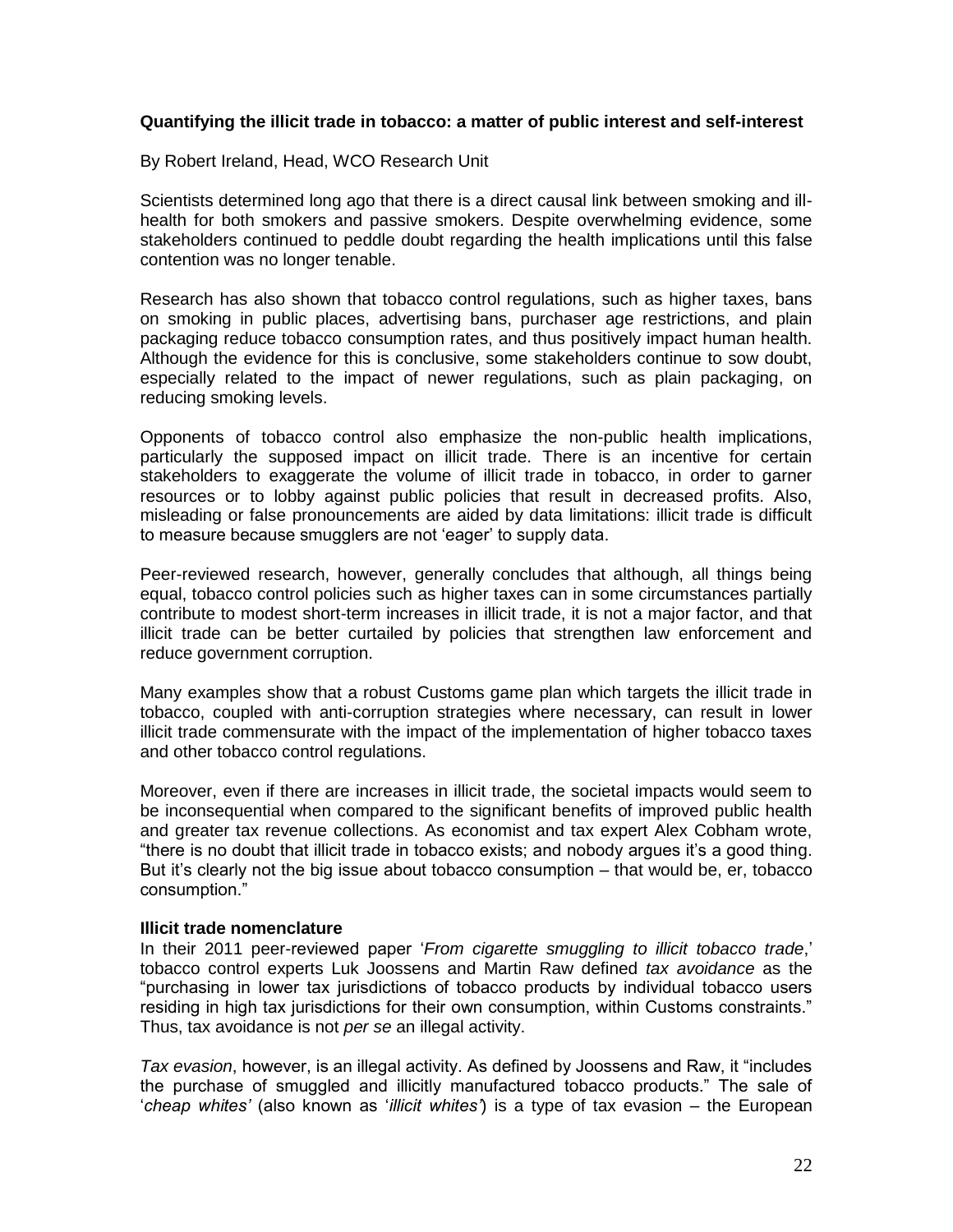Commission has described illicit whites as "brands manufactured legitimately in one market, either taxed for local consumption or untaxed for export, and sold knowingly to traders who transport them to another country where the products are sold illegally without domestic duty paid."

*Smuggling* entails cross-border movement of goods that violate Customs laws. *Counterfeiting*, as defined by Joossens and Raw, is the "production of manufactured products which bear a trademark without the consent of the owner of the trademark."

The broadest term is *illicit trade*, which the World Health Organization's Framework Convention on Tobacco Control defines in Article 1 as "any practice or conduct prohibited by law and which relates to production, shipment, receipt, possession, distribution, sale or purchase, including any practice or conduct intended to facilitate such activity."

### **Tobacco control and illicit trade**

Blaming taxation and other government regulations for illicit trade in tobacco has a long history. For instance, 140 years ago in 1876, as reported in Rob Cunningham's 1996 book '*Smoke and Mirrors – The Canadian Tobacco War*,' the Tobacco Association of Canada published a guide entitled '*Serious Loss of Revenue to the Country*,' which "complained that higher taxes had led to a large illicit tobacco trade."

A more recent example is a tweet by British American Tobacco (BAT) on 24 November 2015, which stated "Excise increases equal *#illegaltobacco* growth." The tweet linked to a BAT media release criticizing the Australian Government's increase in tobacco excise taxes. In reality, peer-reviewed research and Australian government data indicate that the illicit trade in tobacco has not increased in tandem with higher tobacco taxes and 'plain packaging' in Australia, while smoking rates have declined and revenue collection has increased.

Unwarranted fears of illicit trade have occasionally influenced governments to reduce tobacco taxes, which in turn increases tobacco consumption and tobacco-related diseases, while reducing revenue collection. Actions by the governments of Canada and Sweden in 1994 and 1998 respectively are prime examples of this.

In both countries, tobacco tax increases led to lower smoking rates and higher revenue collection. However, fears about increased illicit trade and political pressure led the governments to reduce the tobacco tax rates, resulting in an increase in smoking rates and a decline in revenue collection.

Interestingly, evidence is presented in Rob Cunningham's book that in Canada in the 1990s, the rise in illicit trade occurred as a result of Canadian tobacco companies massively increasing exports of Canadian cigarette brands to the United States for which there was virtually no demand, and which were then smuggled back into Canada where demand was high.

It seems almost intuitive that implemented public policies that reduce tobacco consumption would also contribute to lower illicit trade in tobacco, especially over the long-term. If lower initiation, higher cessation, and lower intensity consumption levels ensue for tobacco products compliant with tax regulations, those who quit or never start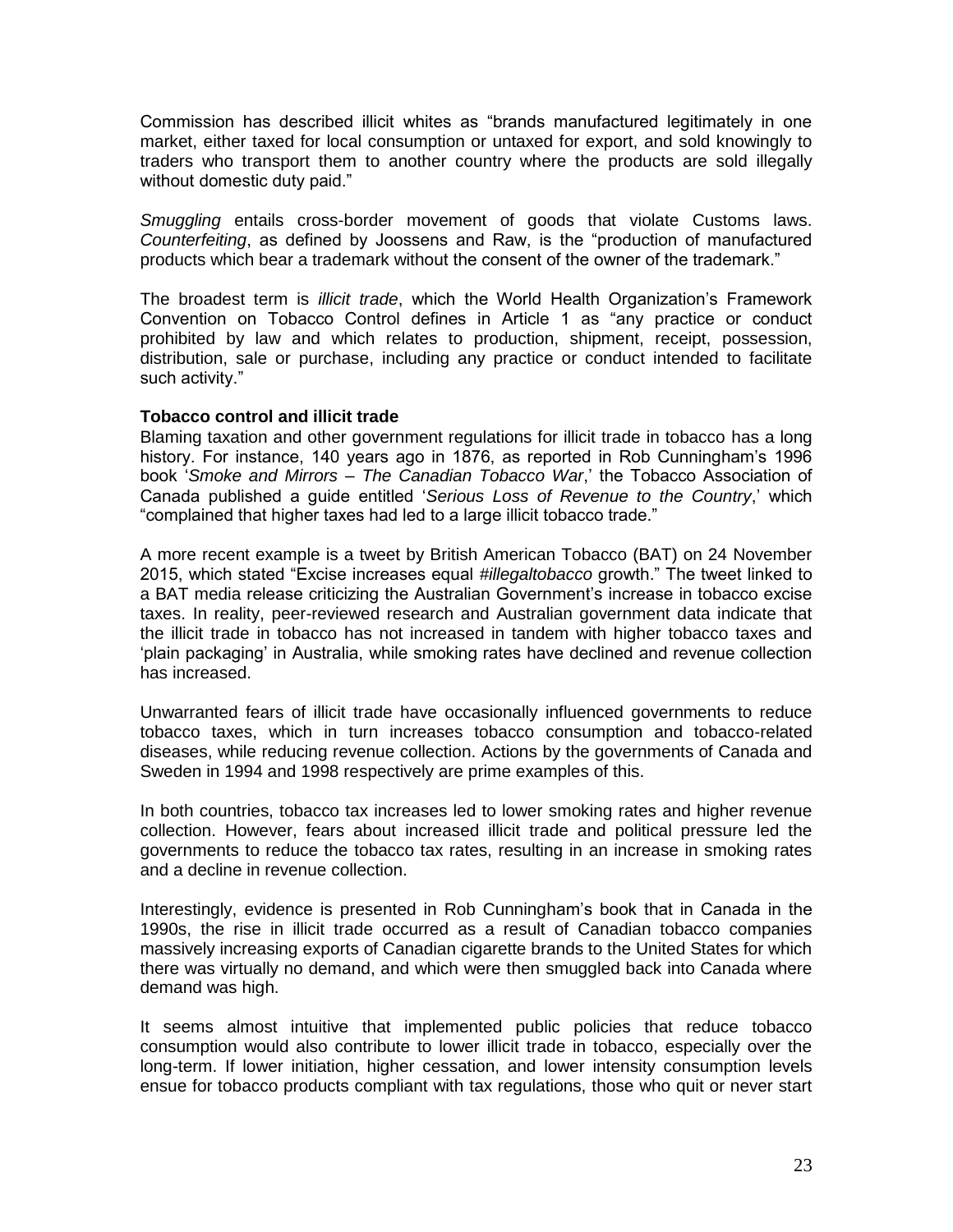will also have less demand for tobacco products that are non-compliant with tax regulations.

#### **Quantifying the illicit trade in tobacco**

There are a number of reputable papers that discuss the challenges and methods of quantifying the illicit trade in tobacco. These include the Joossens and Raw paper; the International Agency For Research on Cancer (IARC) handbooks '*Methods for Evaluating Tobacco Control Policies* (2008)' and '*Effectiveness of Price and Tax Policies for Control of Tobacco* (2011)'; and economist and tobacco control expert Dr. Hana Ross's 2015 guide, '*Understanding and Measuring Cigarette Tax Avoidance and Evasion – A Methodological Guide*.'

Of particular importance for consideration are (1) the research methods for measuring the illicit trade in tobacco, and (2) the criteria for evaluating the reliability of papers that present findings on the quantification of the illicit trade in tobacco. Dr. Ross discusses at length criteria for evaluating the quality of papers on illicit trade.

Papers submitted for peer-review which survive the process maintain their credibility, while those that are not formally scrutinized by independent experts do not. In addition, the funding source (if any) should be disclosed – in striving for objectivity and accuracy, it is essential that funding does not come from vested interests expecting a pre-ordained conclusion.

In her guide, while noting the difficulties in obtaining reliable data, Dr. Ross summarizes many of the methods that have been used for measuring the illicit trade in tobacco. She recommends that in striving for the most reliable analysis, it is advantageous for researchers to triangulate (combine different research methods and cross verify from other sources) and to focus on papers that comply with the basic tenets of objective research.

The chart in this article summarizes the 11 tobacco illicit trade research methods discussed by Dr. Ross and a sampling of her comments. Elaboration on the research methods she describes can be accessed at [http://tobaccoecon.org/wp](http://tobaccoecon.org/wp-content/uploads/2014/10/Understanding-and-measuring-cigarette-tax-avoidance-and-evasion_a-methodological-guide.pdf)[content/uploads/2014/10/Understanding-and-measuring-cigarette-tax-avoidance-and](http://tobaccoecon.org/wp-content/uploads/2014/10/Understanding-and-measuring-cigarette-tax-avoidance-and-evasion_a-methodological-guide.pdf)[evasion\\_a-methodological-guide.pdf.](http://tobaccoecon.org/wp-content/uploads/2014/10/Understanding-and-measuring-cigarette-tax-avoidance-and-evasion_a-methodological-guide.pdf)

| <b>Chart</b>                                               |                                                                                                                                                                                                                                  |  |  |
|------------------------------------------------------------|----------------------------------------------------------------------------------------------------------------------------------------------------------------------------------------------------------------------------------|--|--|
| <b>Research Method</b>                                     | <b>Sampling of Dr. Ross's Comments</b>                                                                                                                                                                                           |  |  |
| Survey of tobacco users                                    | "Direct method of estimating the scope of tax<br>avoidance/evasion and availability of low-tax<br>products."<br>"Underestimates tax evasion; problems of<br>validity; potential bias due to social stigma and<br>underreporting" |  |  |
| packs obtained from<br><b>Exam</b> of cigarette<br>smokers | "Direct and objective method of estimating the<br>scope of tax avoidance/evasion."                                                                                                                                               |  |  |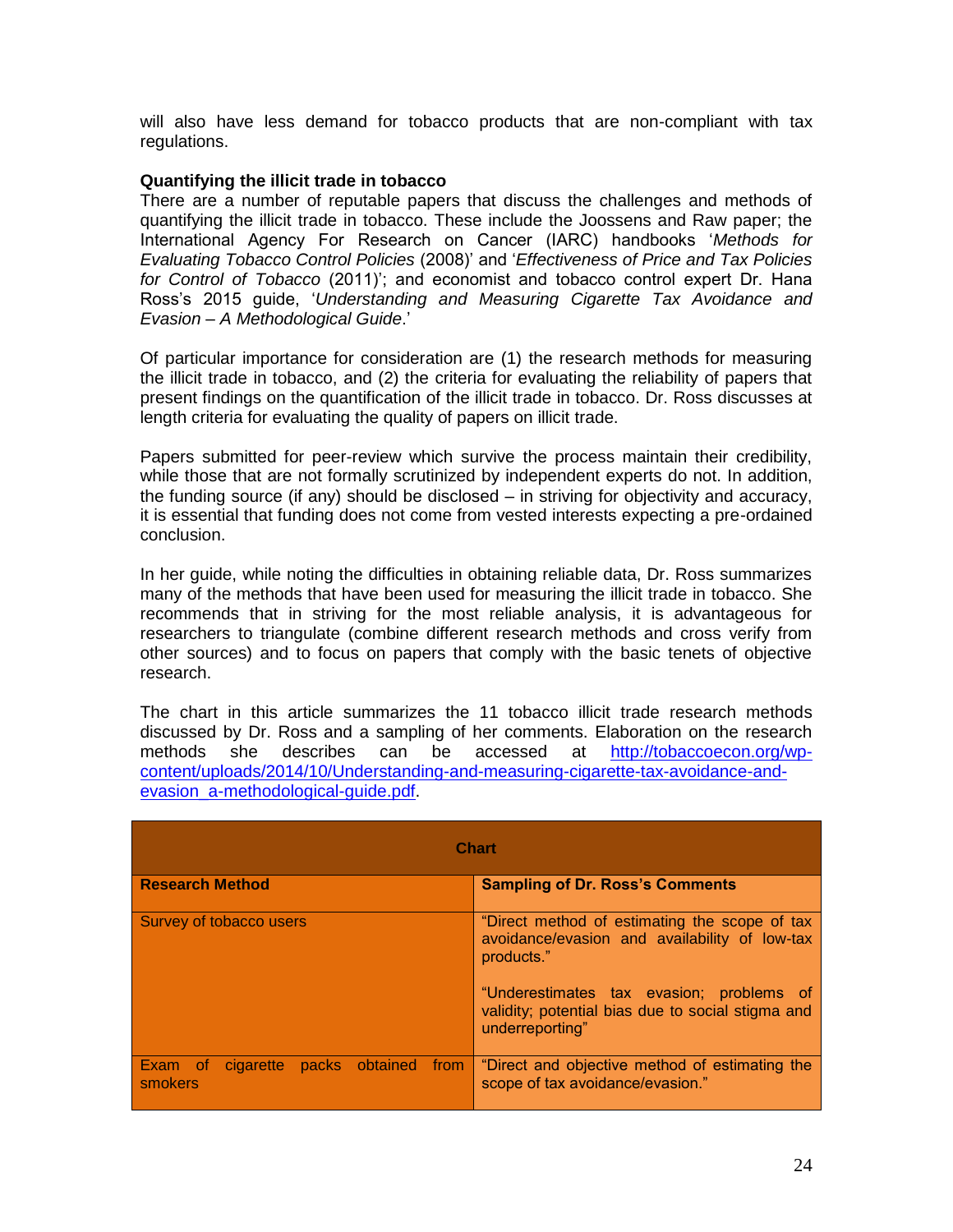|                                                               | "Tax evasion cannot be detected without self-<br>info from smokers and/or<br>reported<br>lab<br>inspection; possible selection bias."                                                                  |
|---------------------------------------------------------------|--------------------------------------------------------------------------------------------------------------------------------------------------------------------------------------------------------|
| Exam of discarded cigarette packs                             | "Direct and objective method of estimating the<br>scope of tax evasion; can be less expensive<br>than surveys."                                                                                        |
|                                                               | "Cannot distinguish tax avoidance from tax<br>evasion; estimates relevant only for narrow<br>geographical areas; difficult to account for<br>tourists/commuters."                                      |
| Exam of cigarette packs obtained from retail                  | "Direct and objective method of estimating the<br>availability of illicit products via legal channels."                                                                                                |
|                                                               | "Cannot estimate the scope of tax evasion;<br>cannot detect tax avoidance; lab inspection<br>needed to detect counterfeits."                                                                           |
| Compare<br>sales<br>with<br>consumption<br>(gap)<br>analysis) | "Transparent, replicable, and relatively low cost<br>method that uses secondary data; estimates<br>can be generated relatively quickly."                                                               |
|                                                               | "Lack of reliable survey data; consumer<br>underreporting, tourist purchases and RYO<br>[roll-your-own] cigarettes can bias the results;<br>better at estimating the change rather than the<br>scope." |
| <b>Econometric modelling</b>                                  | "Can<br>detect<br>various<br>types<br><b>of</b><br>tax<br>avoidance/evasion;<br>model<br>impact<br>can<br><sub>of</sub><br>policies."                                                                  |
|                                                               | "Sensitive<br>data<br>quality;<br>technically<br>to:<br>demanding."                                                                                                                                    |
| Comparison of tax paid sales with estimated<br>consumption    | "Simple and intuitive method."                                                                                                                                                                         |
|                                                               | "Cannot distinguish tax avoidance from tax<br>evasion; better at estimating the change rather<br>than the scope."                                                                                      |
| Comparison of actual and projected tobacco<br>tax revenue     | "Simple and intuitive method; can detect<br>changes in tax avoidance/evasion."                                                                                                                         |
|                                                               | "Cannot estimate the<br>scope<br>of.<br>tax<br>avoidance/evasion; cannot distinguish<br>tax<br>avoidance from tax evasion; cannot detect one<br>time deviation from a trend."                          |
| <b>Key informant interviews</b>                               | "Little technical skills required; low costs;<br>relatively quick assessment of the situation."                                                                                                        |
|                                                               | "Subjectivity of the estimates; may generate                                                                                                                                                           |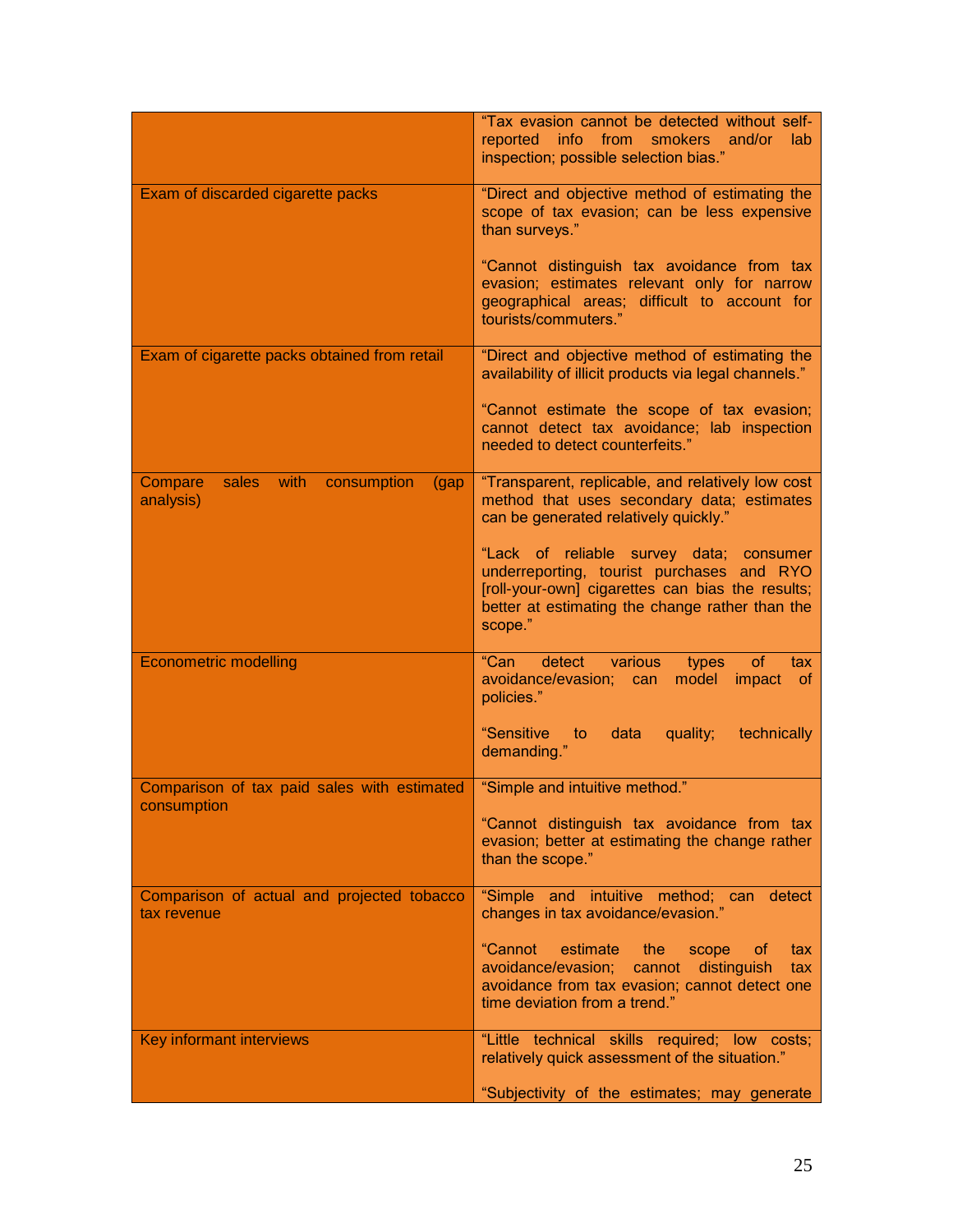|                                                        | bias results."                                                                                                                           |
|--------------------------------------------------------|------------------------------------------------------------------------------------------------------------------------------------------|
| Monitoring tobacco trade                               | "Can detect smuggling hubs."                                                                                                             |
|                                                        | "Cannot estimate the scope of tax<br>avoidance/evasion for individual countries;<br>captures only large-scale tax evasion."              |
| Analysing seizures of illegally transported<br>tobacco | "Globally, the World Customs Organization<br>(WCO) provides annual data on tobacco<br>seizures from its Customs Enforcement<br>Network." |
|                                                        | "Can generate the minimum scope of tax<br>evasion. Can inform on the composition of the<br>illicit market."                              |
|                                                        | "Information may not be complete or easily<br>available, and it could be difficult to establish its<br>accuracy."                        |
|                                                        | [The focus on] "large seizures may not be<br>representative of the illicit market as a whole."                                           |
|                                                        | "Underestimate the scope of tax evasion;<br>sensitive to enforcement effort."                                                            |

*Source: Ross (2015)*

#### **No silver bullet for quantifying the illicit tobacco trade**

A perfect method or methodology by which to measure the illicit trade in tobacco does not exist. Any study that contends that one particular methodology can make a definitive conclusion concerning the measurement of illicit trade should be disregarded. By using several methods that comply with objective research rules, reasonable estimates can in some settings be made. Moreover, illicit trade cannot be viewed in isolation; smoking rates and revenue collections from tobacco taxes are not only easier to measure, but are vital matters for public policy.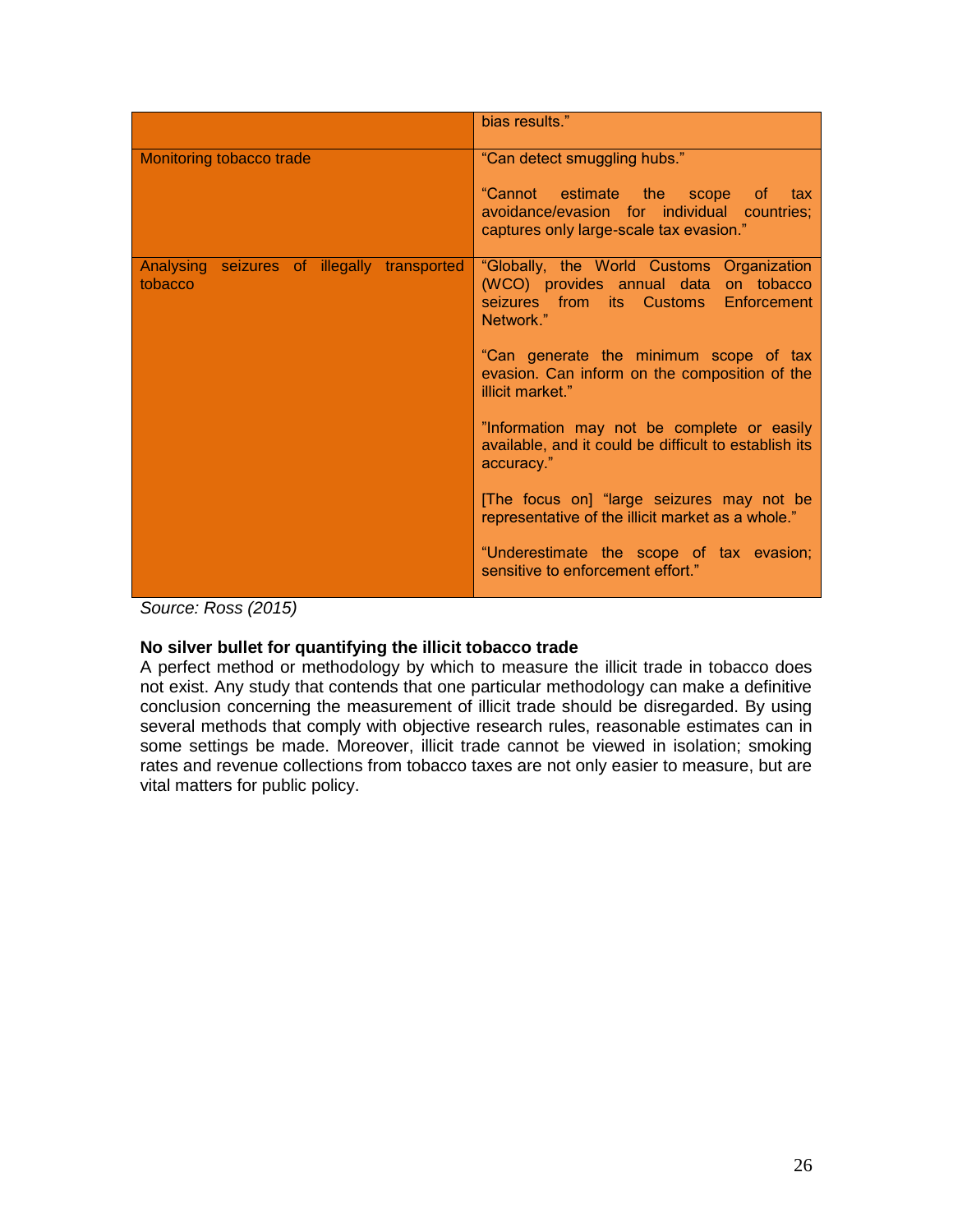# **The Trans-Pacific Partnership Tobacco Carve-Out Precedent**

By Robert Ireland, Head of WCO Research Unit<sup>1</sup>

*The Trans-Pacific Partnership (TPP) text includes an article allowing the parties the ability to deny the possibility of challenges to their tobacco control measures under the Investor-State Dispute Settlement (ISDS) provisions. Several TPP parties as well as public health advocates had sought this "tobacco carve-out" to prevent transnational tobacco companies (TTCs) from using the TPP to challenge tobacco control laws, particularly cigarette plain packaging requirements, as they have done using bilateral investment treaties (BITs). TTCs had lobbied the negotiators not to include the tobacco carve-out in the TPP. Regardless if the TPP is ultimately ratified by the parties, the TPP tobacco carve-out will likely be precedent for the insertion of language protecting tobacco control measures in future bilateral and multilateral international trade and investment treaties. Moreover, the TPP tobacco carve-out is another in a growing list of legal and policy defeats for TTCs. This article summarizes the state-TTC conflict that influenced and resulted in the TPP tobacco carve-out.*

## **1 Introduction**

Scientists long ago established a clear correlation between smoking and diseases such as lung cancer, heart disease, and emphysema, and thus premature death. The World Health Organization (WHO) estimates that 6 million persons are killed every year by tobacco-related disease. In addition, the financial costs for treating tobacco-induced illnesses are substantial. Acting on this knowledge, many governments in recent decades have passed tobacco control laws with the objective of curtailing smoking and thus reducing tobacco-related disease and the ensuing exorbitant health care costs. Such public health laws have included measures such as bans on tobacco advertising, bans on smoking in public places, minimum sales ages for purchasers, higher tobacco taxes, warning labels on cigarette packs, and most recently plain (standardized) packaging. National tobacco control measures are also part of efforts to implement the WHO's Framework Convention on Tobacco Control (FCTC).<sup>2</sup> Such policy methods for protecting human health have, and will always have, some degree of incompatibility with the business interests of tobacco producers which gross enormous amounts of money, employ many workers, and seek to sell as many cigarettes as possible. To protect these interests, transnational tobacco companies (TTCs) have sought to overturn national public health regulations, especially by litigation.

Increasingly, the conflict between advocates of tobacco control and TTCs is playing out in international trade forums, such as Investor-State Dispute Settlement (ISDS) tribunals

 $\overline{a}$  $1$  This article was previously published in the Global Trade and Customs Journal in April 2016, Volume 11, Issue 4. Robert Ireland is Head of the World Customs Organization's (WCO) Research Unit. The views in this article are those of the author and are not necessarily the views of the WCO or its member customs administrations. The author appreciates the edits made by Rachel McGauran.

<sup>2</sup> WHO Framework Convention on Tobacco Control, Feb. 27, 2005, 2302 U.N.T.S. 166 [hereinafter "FCTC"].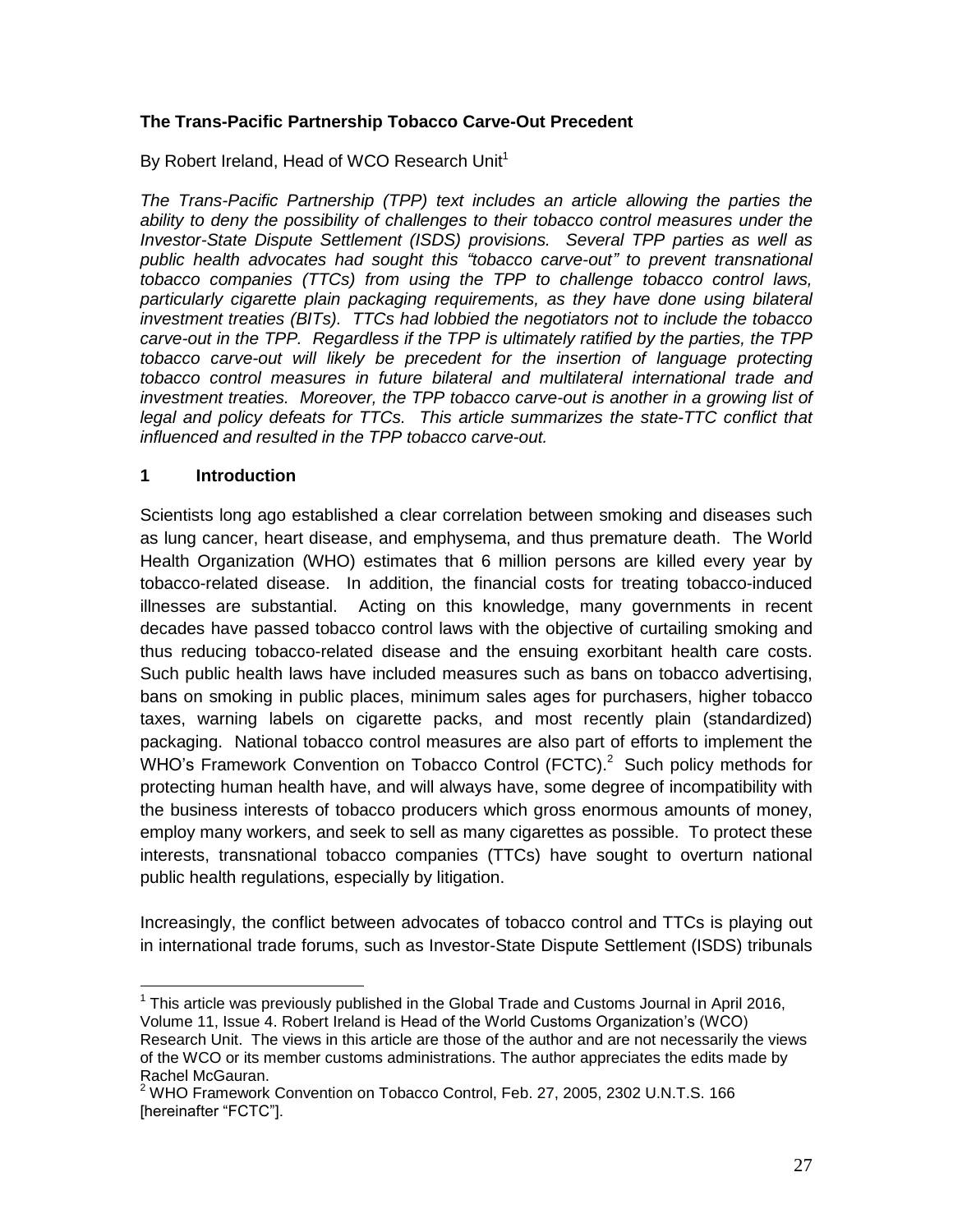and the World Trade Organization (WTO). The two most prominent targets of TTC litigation are tobacco control pioneers Australia and Uruguay, particularly their policies on restricting the content and appearance of cigarette packs. In countries where tobacco advertising is largely prohibited, cigarette packs are the last prominent advertising medium. Australia was the first country to adopt a plain packaging policy and Uruguay has also regulated the content and appearance of cigarette packs. Consequently, these two countries have been the main targets of TTC litigation challenging cigarette pack advertising regulations. In addition, several WTO members, with legal<sup>3</sup> and financial<sup>4</sup> support from the tobacco industry, have initiated dispute proceedings at the WTO against Australia challenging its plain packaging law. The TTC claims have focused not on the human health issues<sup>5</sup> but rather on commercial issues, particularly alleged trademark infringement and property rights violations.

The legal wrangling between the combatants has now impacted the Trans–Pacific Partnership (TPP), where the agreed text includes a provision that would curtail the ability of TTCs to challenge tobacco control laws using the TPP investor-state dispute proceeding (ISDS) provisions. This article opines on the TPP tobacco carve-out and summarizes the cases that influenced it.

# **2 The TPP Tobacco Carve-Out**

The draft TPP full text was published in November 2015 and includes a provision that limits the ability of tobacco companies to use ISDS provisions to challenge tobacco control measures. The draft TPP text states:

 3 *Financial Times* (2012), "Big Tobacco backs Australian law opposers," reporter Christopher Thomson, April 29, 2012.

<sup>4</sup> *The Times* (2012), "Big Tobacco fights back on packaging," reporter Jonathan Ames, December 12, 2012; *Reuters* (2015), "Ukraine drops WTO action against Australian tobacco-packaging laws," reporter Tom Miles, June 3, 2015.

<sup>&</sup>lt;sup>5</sup> The WTO's General Agreement on Tariffs and Trade's (GATT) Article 20 (General Exceptions) provides that WTO Members can "protect human, animal, or plant life or health" if "such measures are not applied in a manner which would constitute a means of arbitrary or unjustifiable discrimination between countries where the same conditions prevail, or a disguised restriction on international trade."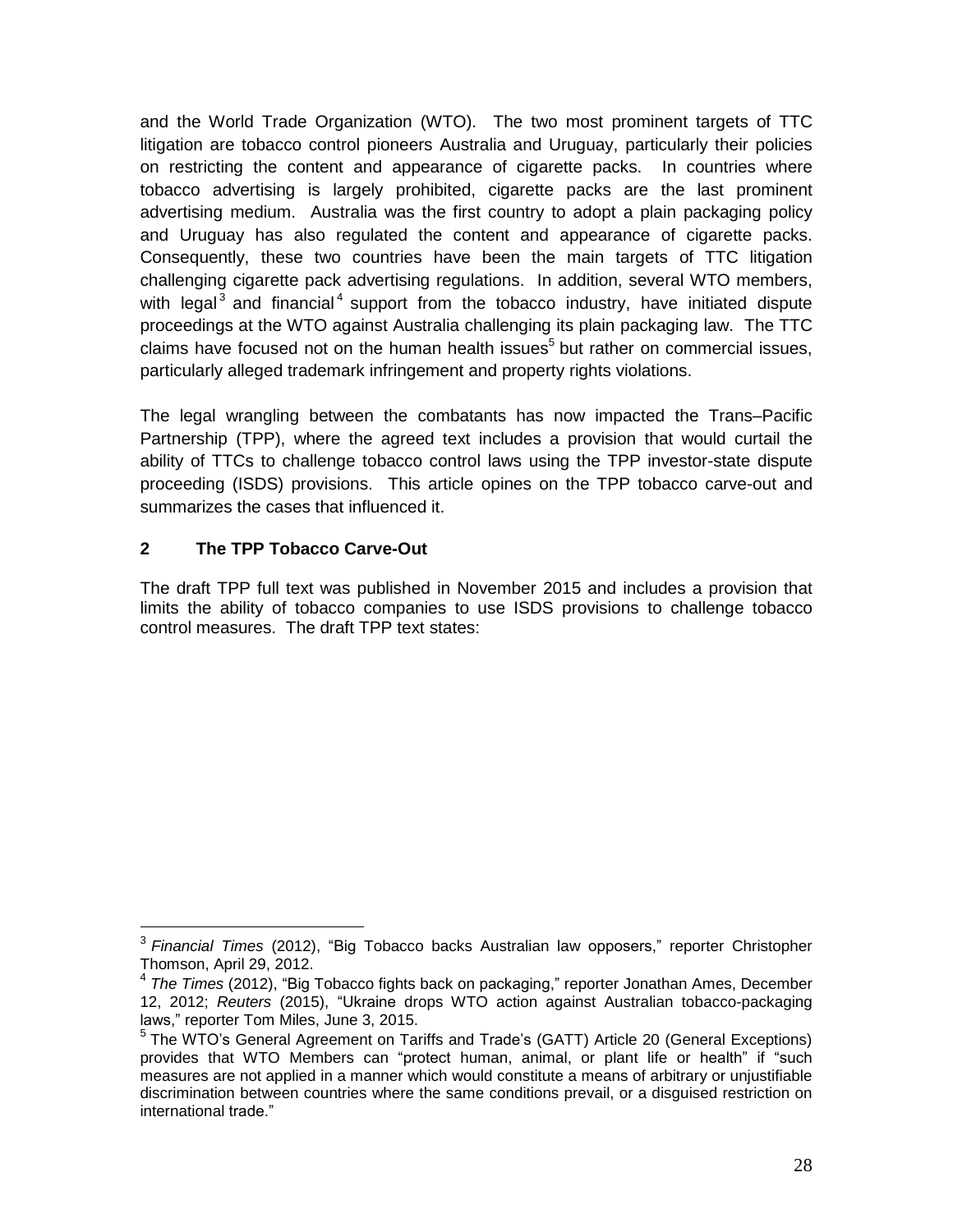# **Article 29.5: Tobacco Control Measures**

A Party may elect to deny the benefits of Section B of Chapter 9 (Investment) with respect to 13

12

claims challenging a tobacco control measure of the Party. Such a claim shall not be submitted to arbitration under Section B of Chapter 9 (Investment) if a Party has made such an election. If a Party has not elected to deny benefits with respect to such claims by the time of the submission of such a claim to arbitration under Section B of Chapter 9 (Investment), a Party may elect to deny benefits during the proceedings. For greater certainty, if a Party elects to deny benefits with respect to such claims, any such claim shall be dismissed.

 $12$  For greater certainty, this Article does not prejudice: (i) the operation of Article 9.14 (Denial of Benefits); or (ii) a Party's rights under Chapter 28 (Dispute Settlement) in relation to a tobacco control measure.

 $13$  A tobacco control measure means a measure of a Party related to the production or consumption of manufactured tobacco products (including products made or derived from tobacco), their distribution, labeling, packaging, advertising, marketing, promotion, sale, purchase, or use, as well as enforcement measures, such as inspection, recordkeeping, and reporting requirements. For greater certainty, a measure with respect to tobacco leaf that is not in the possession of a manufacturer of tobacco products or that is not part of a manufactured tobacco product is not a tobacco control measure.

In essence, Article 29.5 would thus prevent tobacco companies from using the TPP agreement to challenge tobacco control laws in ISDS tribunals. In addition, Article 29.5 of the TPP could set a precedent for future bilateral and multilateral trade and investment agreements to restrict the ability of the tobacco industry to challenge public health laws focused on tobacco.

# **3 Legal Actions against Australia's Plain Packaging Law**

# **3.1 Australia's Plain Packaging Law<sup>6</sup>**

The Australian *Tobacco Plain Packaging Act 2011* (TPPA) was adopted on November 21, 2011, and entered into force on December 1, 2012. The concept of plain packaging has been part of tobacco control policy discourse since the 1980s<sup>7</sup> and is recommended in the FCTC and the FCTC Guidelines. $^8$  As described by two scholars, the TPPA's main components are "to make it an offence to sell tobacco products not in plain packaging; to require packaging to be a standardized, featureless (except for prominent graphic health warnings), drab dark-brown with the font for the brand name also standardized, and

 $\overline{a}$ 6 *Tobacco Plain Packaging Act 2011* (Cth) s 19 (Austl.); *Tobacco Plain Packaging Regulations 2011* (Cth) reg 2.2.1 (Austl.).

 $^7$  Liberman, Jonathan (2013), "Plainly Constitutional: The Upholding of Plain Tobacco Packaging by the High Court of Australia," *American Journal of Law and Medicine* 39, 361.

 $8$  Ibid, 361-362.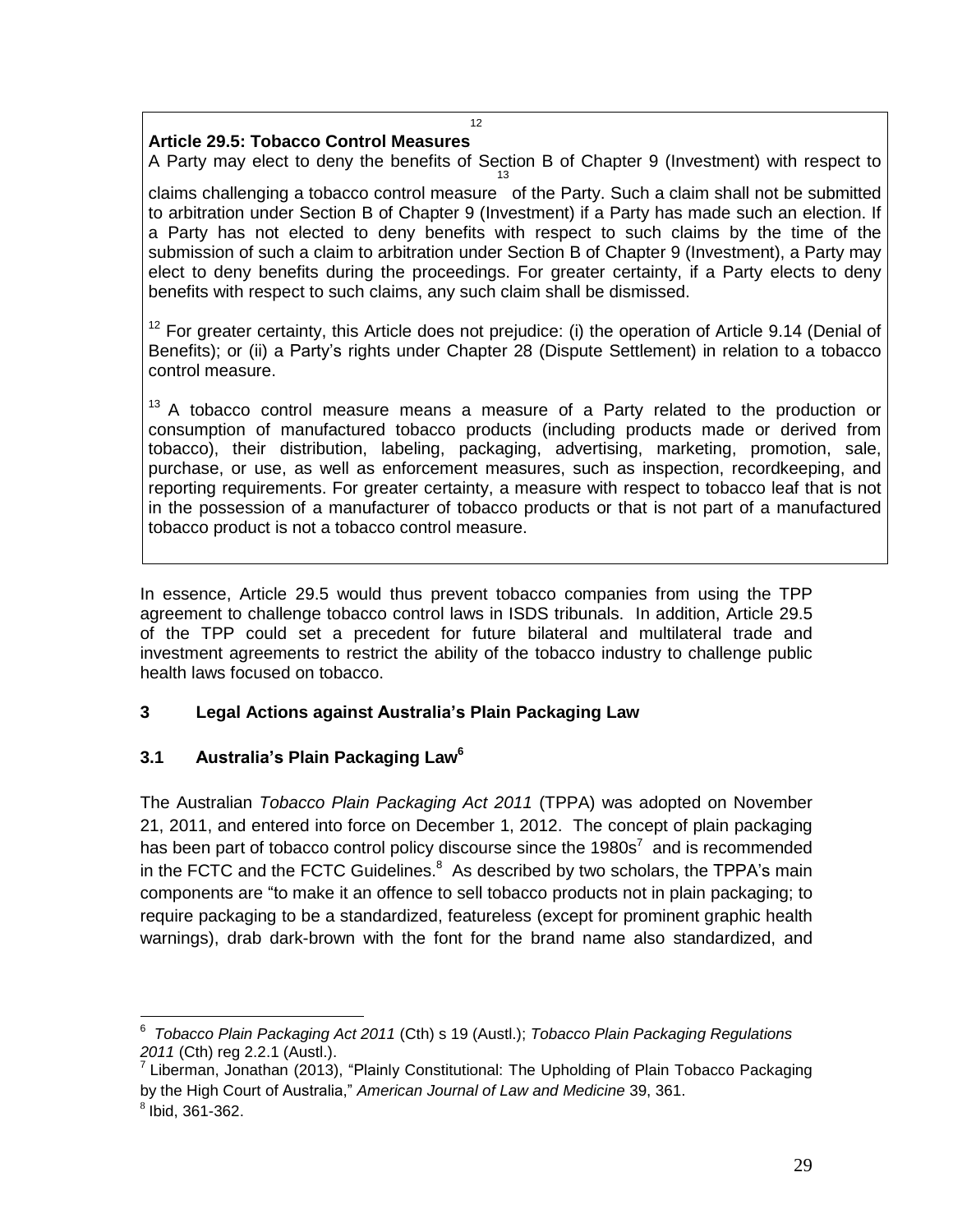cigarette sticks standardized without trademarks."<sup>9</sup> Concurrent to plain packaging implementation, cigarette consumption has continued to decline in Australia.<sup>10</sup>

# **3.2 TTCs challenge the TPPA at the Australian High Court**

Four TTC companies - British American Tobacco (BAT), Imperial Tobacco, Japan Tobacco International (JT), and Philip Morris International (PMI) - have challenged the TPPA in Australia's High Court.<sup>11</sup> After the Australian plain packaging legislation was adopted, but before it entered into effect, BAT filed a lawsuit in 2011 at the High Court of Australia. BAT alleged, among other things, that the plain packaging law would "result in an acquisition of their property rights otherwise than on just terms."<sup>12</sup> The Australian Government responded "that the Plaintiffs' claimed rights have always been the subject of restrictions arising from Commonwealth, State or Territory legislation and the common law. It further submits that the provisions of the TPP Act do not amount to an acquisition of the Plaintiffs' property within the meaning of section  $51(xxxi)$  of the Constitution."<sup>13</sup> Several days later, JT filed a similar lawsuit claiming "that its rights in both the Trade Marks and the Get Up are "property" for the purposes of section 51(xxxi) of the Constitution" and that TPPA provisions "constitute an acquisition of its property otherwise than on just terms."<sup>14</sup> The defendant responded as it did in the related case.

The Australian High Court upheld the plain packaging law in 2012 in a 6-1 ruling and concluded that "neither the Commonwealth nor any other person acquired any property and s 51(xxxi) was not engaged."<sup>15</sup> The Court explained that "[t]here can be no acquisition of property without 'the Commonwealth or another aquir[ing] an interest in property, however slight or insubstantial that it may be."<sup>16</sup> "[T]he relevant constitutional question is whether there has been an acquisition of property, not whether there has been a taking."<sup>17</sup> The TTCs were ordered to pay the Commonwealth's costs.<sup>18</sup>

 $\overline{a}$ 

 $9$  Clarke, Harry and David Prentice (2015), "Interview of Harry Clarke and David Prentice by Robert Ireland," *WCO News*, No. 76, 62.

<sup>10</sup> Joossens, Luk (2015), "Interview of Luk Joossens by Robert Ireland," *WCO News*, No. 77, 69- 70.

 $11$  Liberman, 367.

<sup>&</sup>lt;sup>12</sup> British American Tobacco Australasia & Ors v. The Commonwealth of Austalia (S389/2011), Short Particulars.

 $13$  Ibid.

<sup>14</sup> *JT International SA v. The Commonwealth of Australia* (S409/2011), Short Particulars.

<sup>15</sup> *JT International SA v. Commonwealth of Australia* 250 CLR; 86 ALJR 1297, 291 ALR 5 Oct 2012, Case Number: SA092011 S389/2011, High Court Judgement.

<sup>16</sup> *JT Int'l SA v. The Commonwealth of Australia*, as quoted in Liberman, 370.

 $17$  Ibid.

 $18$  Liberman, 371.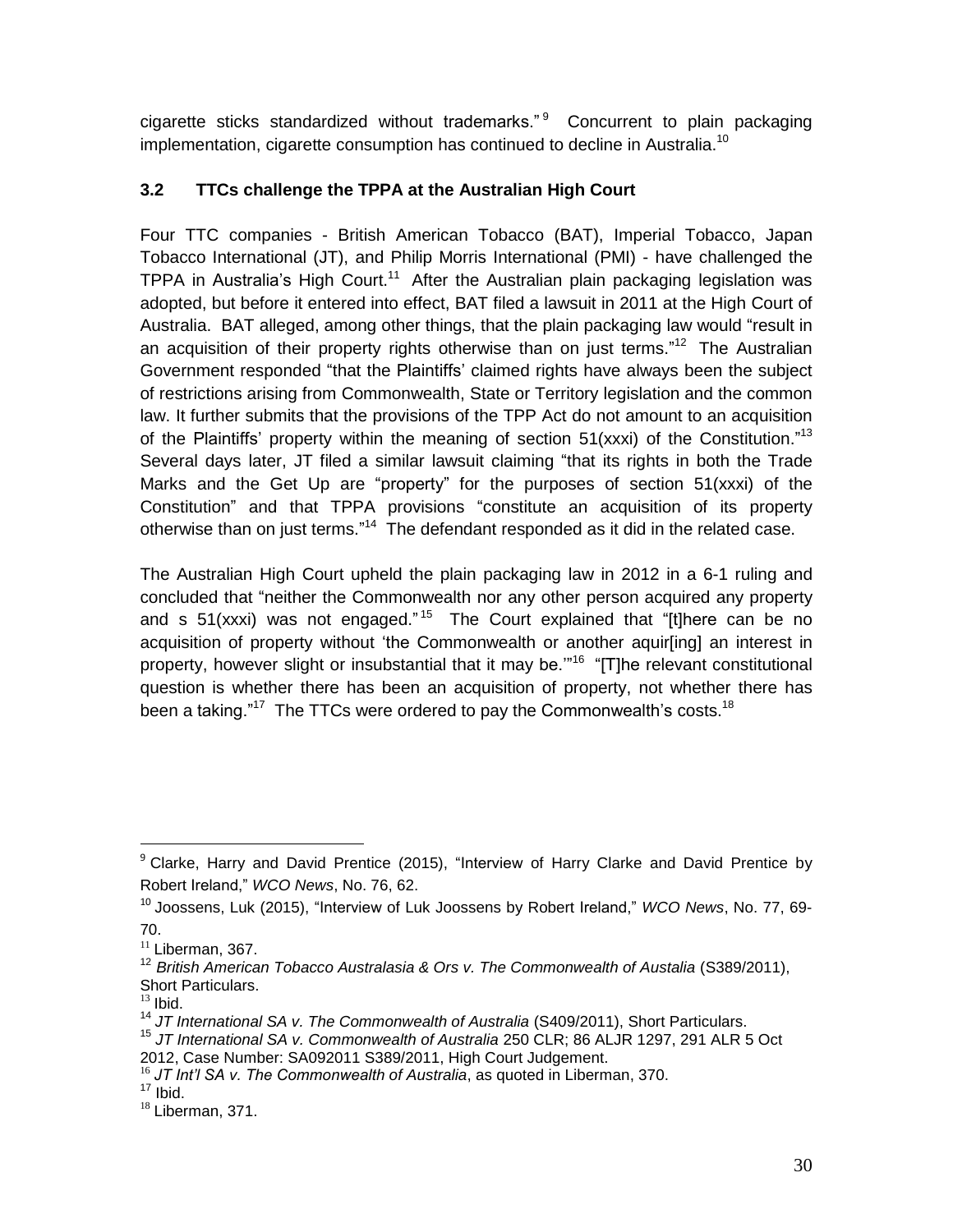# **3.3. TTCs challenge the TPPA at an ISDS tribunal**

Using a 1993 Australia-Hong Kong Bilateral Investment Treaty (BIT), a PMI subsidiary filed a request for arbitration concerning Australia's plain packaging law in 2011. PMI alleged that the plain packaging legislation was in conflict with the Australia-Hong Kong BIT "in that they expropriate the investments, are unfair and inequitable, unreasonably impair the use of the investments, amount to a failure to afford full protection and security for the investments, and contravene obligations Australia has entered into with regard to investments of investors, specifically international trade obligations."<sup>19</sup> PMI also contended that plain packaging is a "technical regulation that is not necessary to fulfill the objective of protection of public health."<sup>20</sup> In addition to pecuniary relief, PMI sought injunctive relief, which is unusual in ISDS tribunals. $^{21}$  As is the norm in ISDS tribunals, three arbitrators were appointed – one by PMI, one by Australia and one by the Permanent Court of Arbitration. The seat of arbitration was Singapore. On December 17, 2015, the tribunal unanimously dismissed the case on jurisdictional grounds.

# **3.4 TTCs challenge the TPPA at the World Trade Organization**

With financial and legal support from TTCs, several countries have launched dispute proceedings against Australia for its plain packaging law at the WTO.<sup>22</sup> Ukraine, the first complainant in the WTO proceeding, alleged that the Australian plain packaging law is inconsistent with, among other things, various provisions of the Agreement on Trade-Related Aspects of Intellectual Property Rights (TRIPS Agreement). Honduras, the Dominican Republic, Cuba, and Indonesia later joined the WTO dispute and a panel was convened. In May 2015, however, Ukraine requested that the convened WTO panel suspend its proceedings "with a view to finding a mutually agreed solution." In June 2015, the panel granted Ukraine's request and suspended its work. The other WTO countries have not as of yet requested suspension.

# **4 Legal actions against Uruguay's tobacco control measures**

# **4.1 Uruguay's tobacco control measures**

In 2008-2009, Uruguay instituted a number of tobacco control measures through ministry ordinances and presidential decree, including large graphic health warnings on cigarette packs, bans on misleading words like 'low-tar' and 'light,' and the limit of one line for the

 $\overline{a}$ <sup>19</sup> PM Asia v. Commonwealth of Australia, Notice of Arbitration, 2011.

 $20$  Ibid.

 $21$  Ritwik, Ankita (2013), "Tobacco Packaging Arbitration and the State's Ability to Legislate," *Harvard Law Review*, Volume 54, Number 2, Summer 2013, 523.

<sup>&</sup>lt;sup>22</sup> WTO DISPUTE DS434, "Australia — Certain Measures Concerning Trademarks and Other Plain Packaging Requirements Applicable to Tobacco Products and Packaging."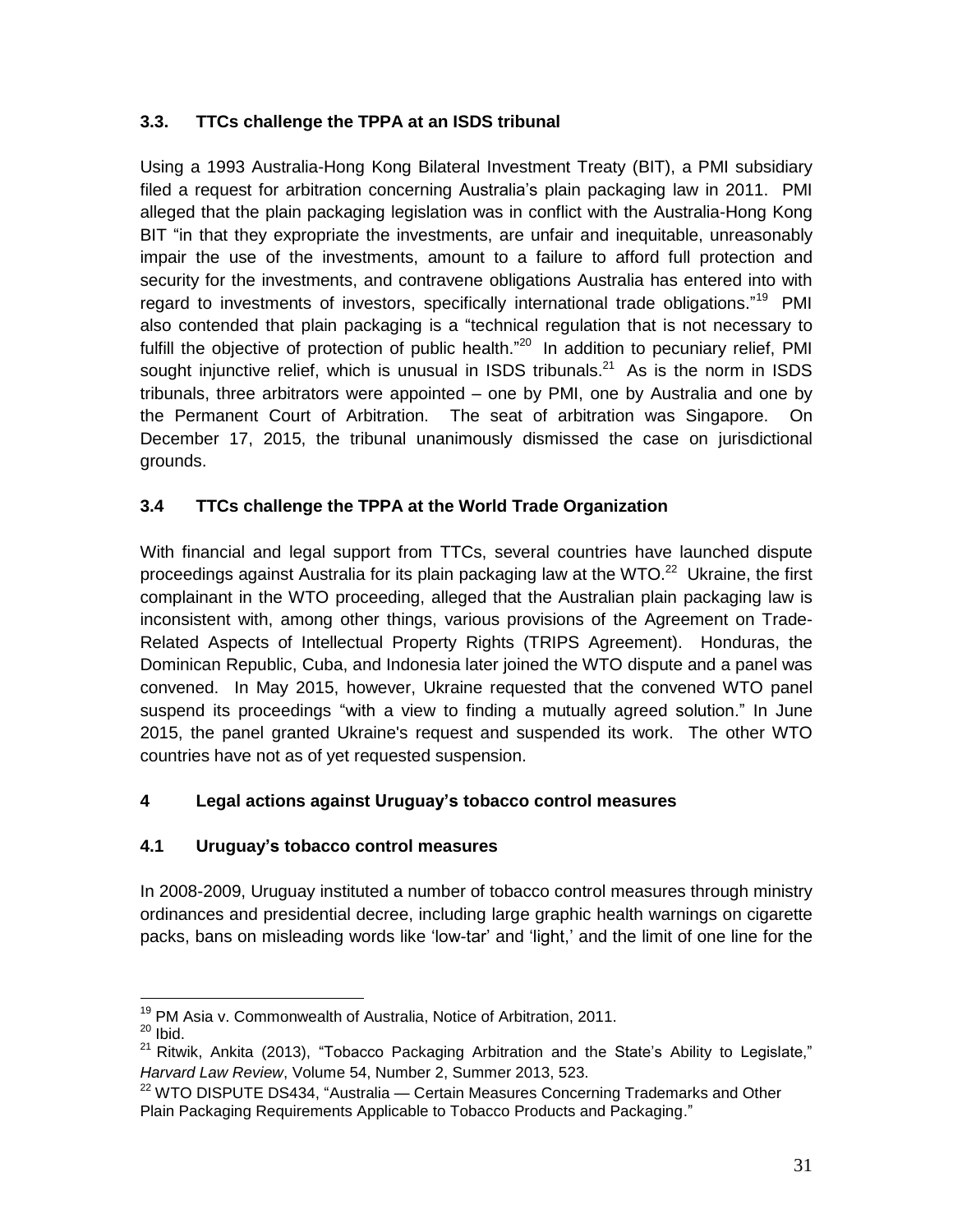brand name.<sup>23</sup> In addition, each company was allowed only one product: "[e]ach brand of tobacco shall possess a single form of presentation."<sup>24</sup>

# **4.2 TTCs challenge Uruguay's tobacco control measures**

Beginning in 2008, Abal Hermanos – the Uruguayan affiliate of PMI – and several other tobacco companies, filed lawsuits against Uruguay's tobacco control regulations. In 2009, Abal Hermanos filed a lawsuit at the Supreme Court of Uruguay, alleging, among other things, that its brands had been expropriated. Uruguay prevailed in the national  $cases.<sup>25</sup>$ 

# **4.3 TTCs challenge Uruguay's tobacco control measures at a ISDS tribunal**

Uruguay now faces a BIT-based arbitration case. PMI used a 1988 BIT (ratified in 1991) between Uruguay and Switzerland to request arbitration at the International Centre for Settlement of Investment Disputes (ICSID). The BIT was ratified 13 years before Uruguay ratified the FCTC and 19 years before the PMI BIT-based action. PMI and its affiliates alleged, among other things, that the Uruguayan "80 per cent health warning coverage requirement unfairly limits Abal's right to use its legally protected trademarks . . ." and caused "a deprivation of PMP's [Phillip Morris Products] and Abal's "intellectual property rights."<sup>26</sup> The PMI v. Uruguay BIT case is advancing slowly. PMI has appointed its arbitrator and Uruguay has done the same. They were unable to agree, however, on the third arbitrator, who had to be appointed by the ICSID Secretary General. In 2013, the ICSID agreed that it had jurisdiction to hear the case.<sup>27</sup>

# **Conclusion**

The accumulating TTC legal defeats and the TPP tobacco carve-out are major developments in the conflict between government health policies and tobacco company business interests. While three other countries (Ireland, the United Kingdom, and France) have adopted plain packaging<sup>28</sup> it is likely that more countries will now feel confident to do so as a result of the governments prevailing in all of the cases decided thus far. In each instance, the *de facto* result of the court and tribunal decisions has been that human health should be prioritized over the commercial interests of one industry. While this would seem self-evident from a normative perspective, it has become increasingly apparent from a legal perspective. It is likely that in future bilateral and multilateral trade and investment agreement negotiations, an increasing number of

 $\overline{a}$ 

 $^{23}$  Jarman, 77-85; Ritwik, 524.

<sup>&</sup>lt;sup>24</sup> Uruguayan Ministry of Health, Ordinance 466.

 $25$  Jarman, 77-85.

 $26$  Ibid.

 $27$  Ibid.

<sup>28</sup> Ireland and the United Kingdom have already been sued by TTCs in domestic courts for alleged intellectual property rights violations.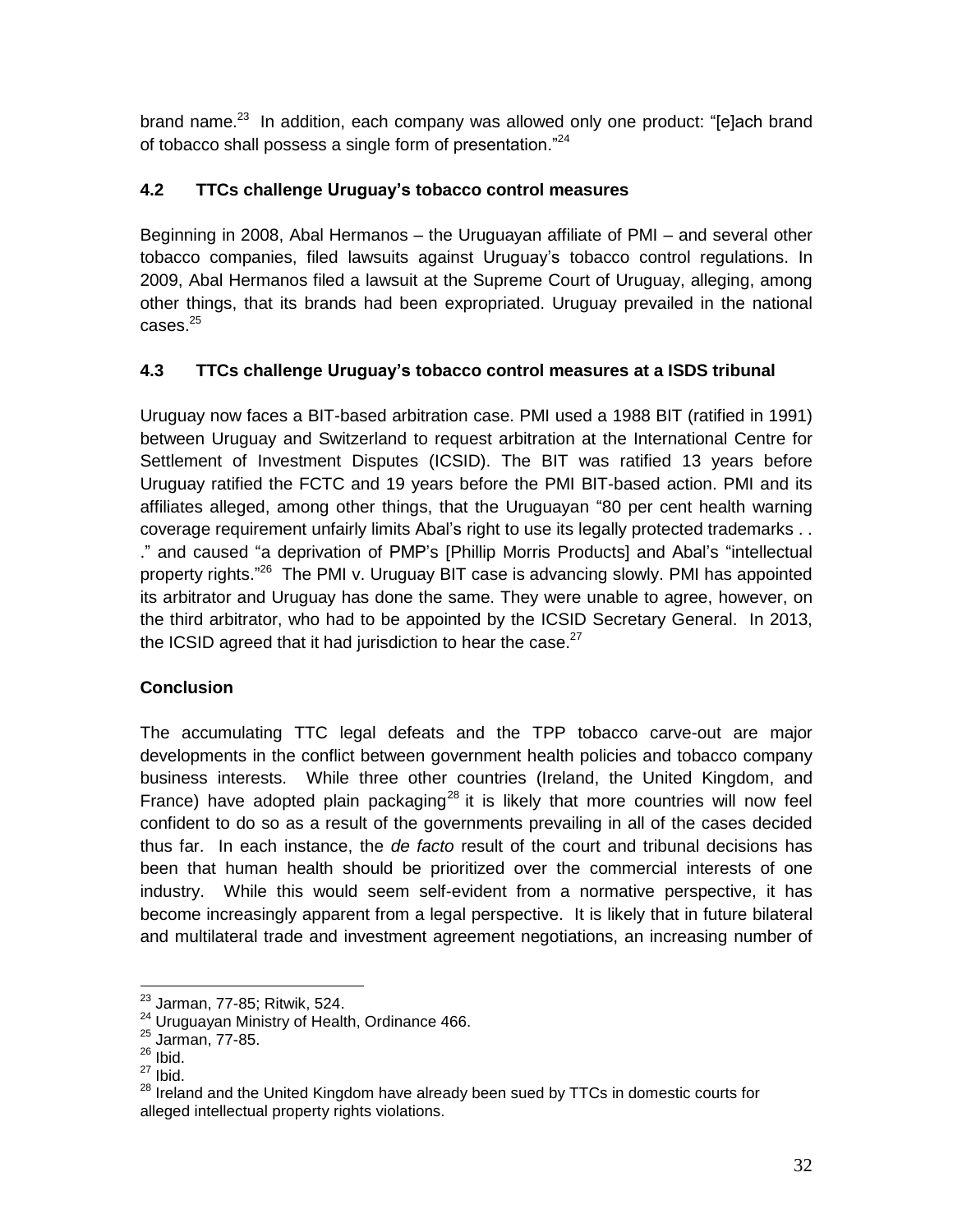countries will demand tobacco carve-outs to protect their tobacco control public health laws.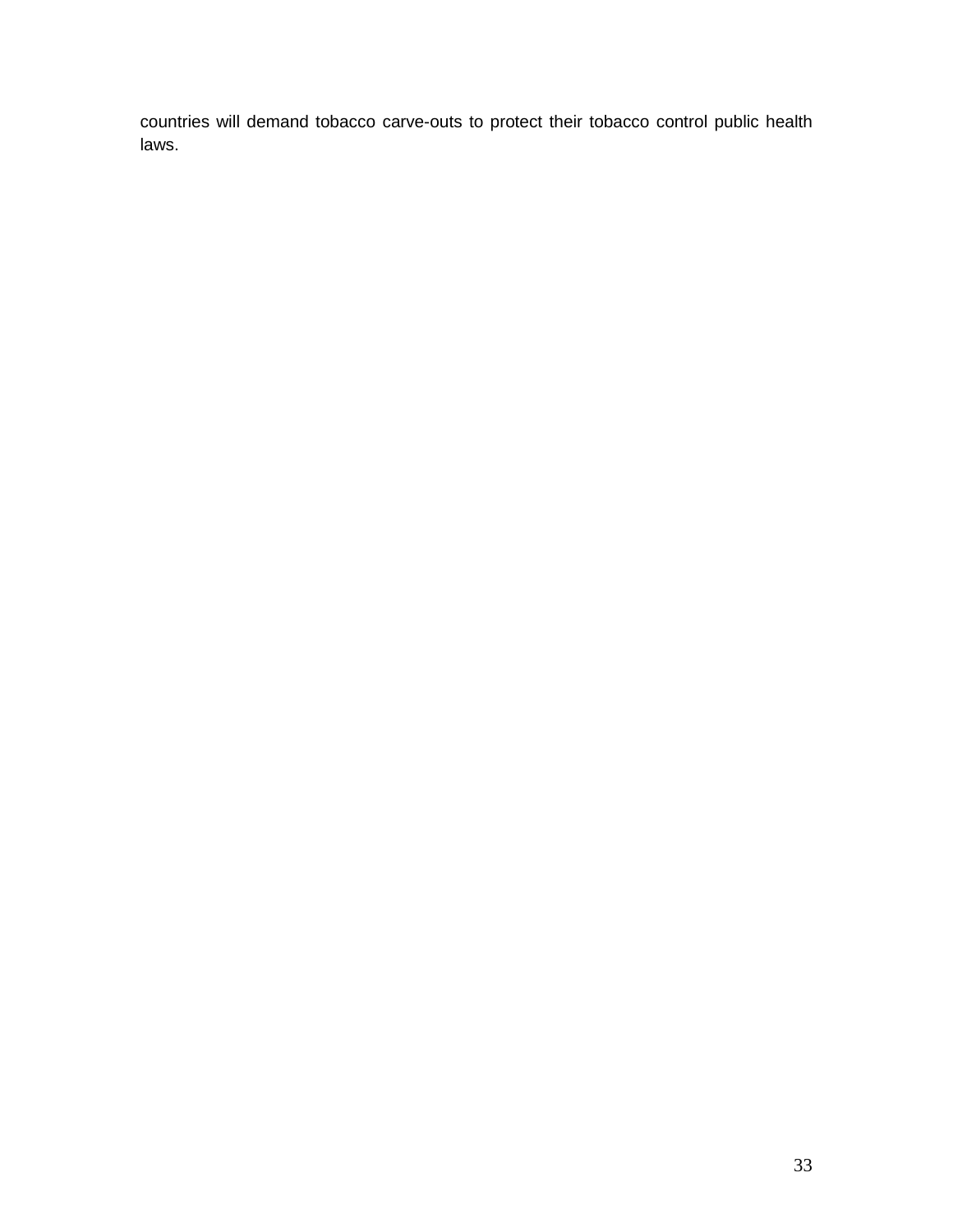| <b>Date</b>       | <b>Legal event</b>                                                                                                                                                           |
|-------------------|------------------------------------------------------------------------------------------------------------------------------------------------------------------------------|
| February 27, 2005 | WHO Framework Convention on Tobacco Control<br>(FCTC) is adopted.                                                                                                            |
| 2009              | Abal Hermanos, S.A. v. Uruguay commences at<br>the Supreme Court of Uruguay.                                                                                                 |
| February 2010     | Philip Morris v. Uruguay, ICSID Case No.<br>ARB/10/7 commences based on the Uruguay-<br>Switzerland BIT.                                                                     |
| November 2010     | The Supreme Court of Uruguay unanimously rules<br>in favor of Uruguay in Abal Hermanos, S.A. v.<br>Uruguay.                                                                  |
| November 21, 2011 | Australia's Tobacco Plain Packaging Act 2011 is<br>adopted.                                                                                                                  |
| November 2011     | <b>Philip Morris Asia Limited v. The</b><br><b>Commonwealth of Australia, UNCITRAL, PCA</b><br>Case No. 2012-12 commences based on the<br>Australia-Hong Kong BIT.           |
| December 1, 2011  | <b>British American Tobacco Australasia Limited</b><br>and Ors v. The Commonwealth of Australia<br>commences at the Australian High Court                                    |
| December 12, 2011 | JT International SA v. Commonwealth of<br>Australia commences at the Australian High Court.                                                                                  |
| March 2012        | Ukraine initiates a dispute against Australia for its<br>plain packaging law at the WTO. Honduras, the<br>Dominican Republic, Cuba, and Indonesia join the<br>dispute later. |
| August 2012       | The Australian High Court rules 6-1 in favor of the<br>Australian plain packaging law.                                                                                       |
| December 1, 2012  | Australia's Tobacco Plain Packaging Act 2011<br>enters into force.                                                                                                           |
| May 2015          | Ukraine withdraws its WTO dispute against<br>Australia.                                                                                                                      |
| November 2015     | TPP Full Text published including the tobacco<br>carve-out (Article 29.5).                                                                                                   |
| December 17, 2015 | PMI's BIT case against Australia is dismissed.                                                                                                                               |

*Table 1 Legal milestones on the way to the TPP Tobacco Carve-out*